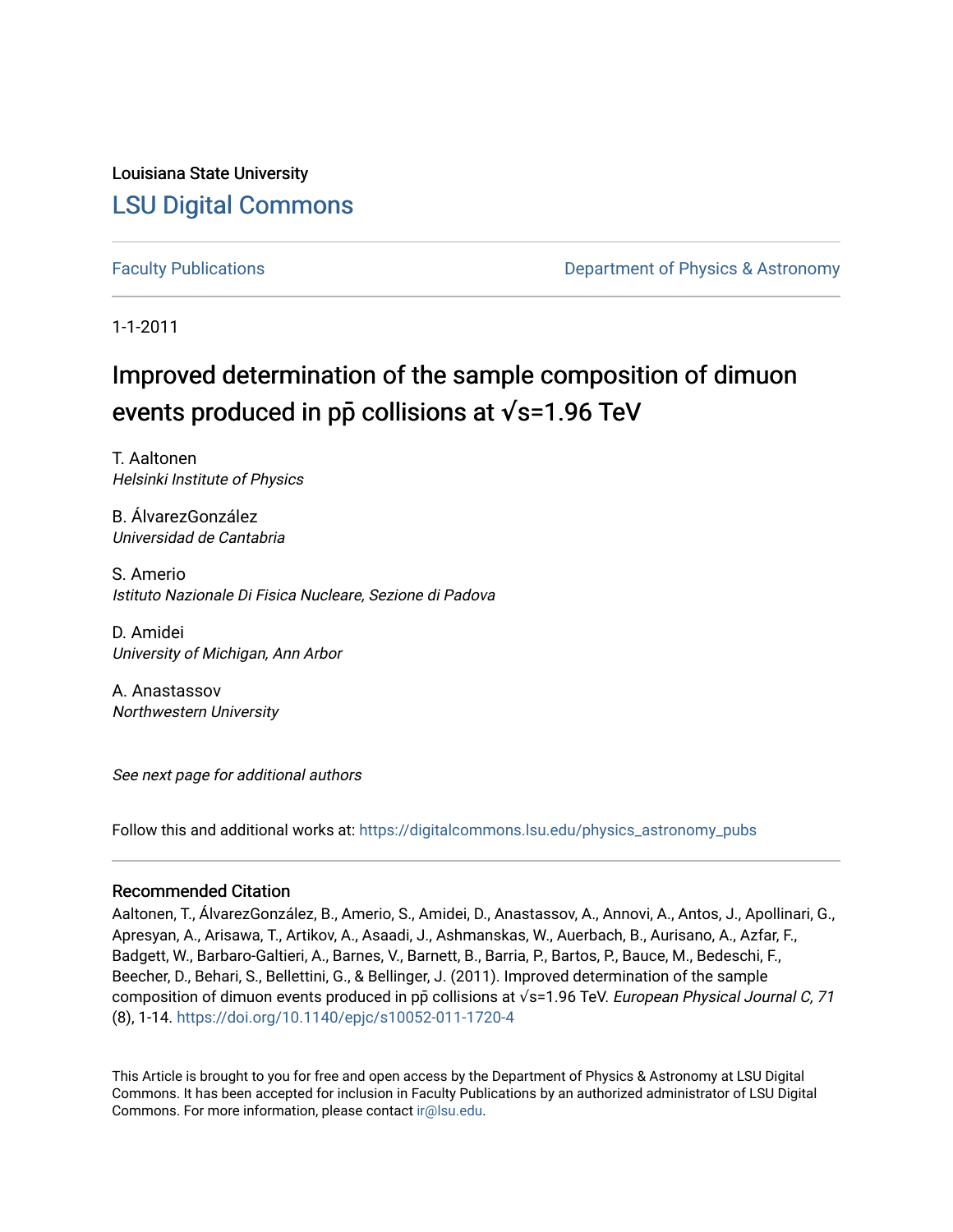# Authors

T. Aaltonen, B. ÁlvarezGonzález, S. Amerio, D. Amidei, A. Anastassov, A. Annovi, J. Antos, G. Apollinari, A. Apresyan, T. Arisawa, A. Artikov, J. Asaadi, W. Ashmanskas, B. Auerbach, A. Aurisano, F. Azfar, W. Badgett, A. Barbaro-Galtieri, V. E. Barnes, B. A. Barnett, P. Barria, P. Bartos, M. Bauce, F. Bedeschi, D. Beecher, S. Behari, G. Bellettini, and J. Bellinger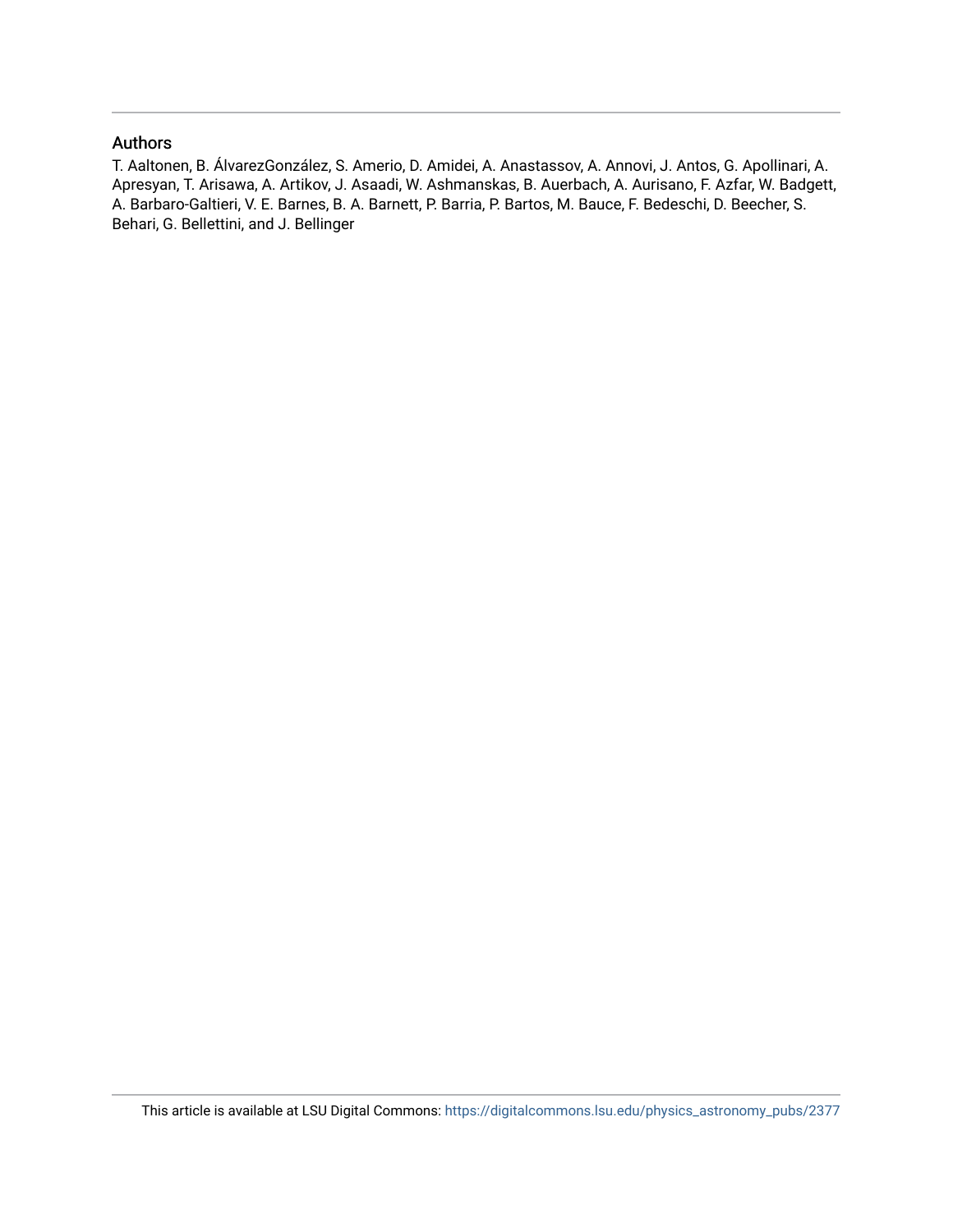Regular Article - Experimental Physics

# **Improved determination of the sample composition of dimuon events produced in**  $p\bar{p}$  **collisions at**  $\sqrt{s} = 1.96 \text{ TeV}$

**The CDF Collaboration**

**T. Aaltonen**[23](#page-3-0)**, B. ÁlvarezGonzález**[10](#page-3-1)[,y](#page-4-0)**, S. Amerio**[50](#page-4-1)**, D. Amidei**[41](#page-4-2)**, A. Anastassov**[45](#page-4-3)**, A. Annovi**[19](#page-3-2)**, J. Antos**[13](#page-3-3)[,14](#page-3-4)**, G. Apollinari**[17](#page-3-5)**, A. Apresyan**[58](#page-4-4)**, T. Arisawa**[70](#page-4-5)**, A. Artikov**[15](#page-3-6)**, J. Asaadi**[64](#page-4-6)**, W. Ashmanskas**[17](#page-3-5)**, B. Auerbach**[72](#page-4-7)**, A. Aurisano**[64](#page-4-6)**, F. Azfar**[49](#page-4-8)**, W. Badgett**[17](#page-3-5)**, A. Barbaro-Galtieri**[32](#page-3-7)**, V.E. Barnes**[58](#page-4-4)**, B.A. Barnett**[25](#page-3-8)**, P. Barria**[55](#page-4-9)**, P. Bartos**[13](#page-3-3)[,14](#page-3-4)**, M. Bauce**[50,](#page-4-1)[51](#page-4-10)**, F. Bedeschi**[53](#page-4-11)**, D. Beecher**[34](#page-3-9)**, S. Behari**[25](#page-3-8)**, G. Bellettini**[53,](#page-4-11)[54](#page-4-12)**, J. Bellinger**[72](#page-4-7)**, D. Benjamin**[16](#page-3-10)**, A. Beretvas**[17](#page-3-5)**, A. Bhatti**[60](#page-4-13)**, M. Binkley**[17,](#page-3-5)[b](#page-4-14)**, D. Bisello**[50,](#page-4-1)[51](#page-4-10)**, I. Bizjak**[34,](#page-3-9)[ac](#page-4-15)**, K.R. Bland**[5](#page-3-11)**, B. Blumenfeld**[25](#page-3-8)**, A. Bocci**[16](#page-3-10)**, A. Bodek**[59](#page-4-16)**, D. Bortoletto**[58](#page-4-4)**, J. Boudreau**[57](#page-4-17)**, A. Boveia**[12](#page-3-12)**, B. Brau**[17](#page-3-5),[c](#page-4-18)**, L. Brigliadori**[6](#page-3-13)[,7](#page-3-14)**, A. Brisuda**[13](#page-3-3)[,14](#page-3-4)**, C. Bromberg**[42](#page-4-19)**, E. Brucken**[23](#page-3-0)**, M. Bucciantonio**[54](#page-4-12)**, J. Budagov**[15](#page-3-6)**, H.S. Budd**[59](#page-4-16)**, S. Budd**[24](#page-3-15)**, K. Burkett<sup>[17](#page-3-5)</sup>, G. Busetto**<sup>[51](#page-4-10)</sup>, P. Bussey<sup>[21](#page-3-16)</sup>, A. Buzatu<sup>[37](#page-3-17)[,38](#page-3-18)[,39](#page-3-19),[40](#page-4-20)</sup>, C. Calancha<sup>[35](#page-3-20)</sup>, S. Camarda<sup>[4](#page-3-21)</sup>, M. Campanelli<sup>[42](#page-4-19)</sup>, **M. Campbell**[41](#page-4-2)**, F. Canelli**[17,](#page-3-5)[12](#page-3-12)**, B. Carls**[24](#page-3-15)**, D. Carlsmith**[72](#page-4-7)**, R. Carosi**[53](#page-4-11)**, S. Carrillo**[18,](#page-3-22)[m](#page-4-21)**, S. Carron**[17](#page-3-5)**, B. Casal**[10](#page-3-1)**, M. Casarsa**[17](#page-3-5)**, A. Castro**[6](#page-3-13)[,7](#page-3-14)**, P. Catastini**[22](#page-3-23)**, D. Cauz**[66](#page-4-22)**, V. Cavaliere**[24](#page-3-15)**, M. Cavalli-Sforza**[4](#page-3-21)**, A. Cerri**[32,](#page-3-7)[h](#page-4-23)**, L. Cerrito**[34,](#page-3-9)[i](#page-4-24) **, Y.C. Chen**[1](#page-3-24)**, G. Chiarelli**[53](#page-4-11)**, G. Chlachidze**[17](#page-3-5)**, F. Chlebana**[17](#page-3-5)**, K. Cho**[26](#page-3-25)[,27,](#page-3-26)[28](#page-3-27)[,29,](#page-3-28)[30](#page-3-29)[,31](#page-3-30)**, D. Chokheli**[15](#page-3-6)**, J.P. Chou**[22](#page-3-23)**, W.H. Chung**[72](#page-4-7)**, Y.S. Chung**[59](#page-4-16)**, C.I. Ciobanu**[52](#page-4-25)**, M.A. Ciocci**[55](#page-4-9)**, A. Clark**[20](#page-3-31)**, C. Clarke**[71](#page-4-26)**, G. Compostella**[51](#page-4-10)**, M.E. Convery**[17](#page-3-5)**, M. Corbo**[52](#page-4-25)**, M. Cordelli**[19](#page-3-2)**, C.A. Cox**[8](#page-3-32)**, D.J. Cox**[8](#page-3-32)**, F. Crescioli**[54](#page-4-12)**, C. Cuenca Almenar**[73](#page-4-27)**, J. Cuevas**[10,](#page-3-1)[y](#page-4-0)**, D. Dagenhart**[17](#page-3-5)**, N. d'Ascenzo**[52,](#page-4-25)[w](#page-4-28)**, M. Datta**[17](#page-3-5)**, P. de Barbaro**[59](#page-4-16)**, S. De Cecco**[61,](#page-4-29)[62](#page-4-30)**, G. De Lorenzo**[4](#page-3-21)**, M. Dell'Orso**[54](#page-4-12)**, C. Deluca**[4](#page-3-21)**, L. Demortier**[60](#page-4-13)**, J. Deng**[16,](#page-3-10)[e](#page-4-31)**, M. Deninno**[6,](#page-3-13)[7](#page-3-14)**, F. Devoto**[23](#page-3-0)**, M. d'Errico**[51](#page-4-10)**, A. Di Canto**[54](#page-4-12)**, B. Di Ruzza**[53](#page-4-11)**, J.R. Dittmann**[5](#page-3-11)**, M. D'Onofrio**[33](#page-3-33)**, S. Donati**[54](#page-4-12)**, P. Dong**[17](#page-3-5)**, M. Dorigo**[66](#page-4-22)**, T. Dorigo**[50](#page-4-1)**, K. Ebina**[70](#page-4-5)**, A. Elagin**[64](#page-4-6)**, A. Eppig**[41](#page-4-2)**, R. Erbacher**[8](#page-3-32)**, D. Errede**[24](#page-3-15)**, S. Errede**[24](#page-3-15)**, N. Ershaidat**[52](#page-4-25),[ab](#page-4-32)**, R. Eusebi**[64](#page-4-6)**, H.C. Fang**[32](#page-3-7)**, J.P. Fernandez**[35](#page-3-20)**, C. Ferrazza**[56](#page-4-33)**, R. Field**[18](#page-3-22)**, G. Flanagan**[58](#page-4-4)[,u](#page-4-34)**, R. Forrest**[8](#page-3-32)**, M.J. Frank**[5](#page-3-11)**, M. Franklin**[22](#page-3-23)**, J.C. Freeman**[17](#page-3-5)**, Y. Funakoshi**[70](#page-4-5)**, I. Furic**[18](#page-3-22)**, M. Gallinaro**[60](#page-4-13)**, J. Galyardt**[11](#page-3-34)**, J.E. Garcia**[20](#page-3-31)**, A.F. Garfinkel**[58](#page-4-4)**, P. Garosi**[53,](#page-4-11)[55](#page-4-9)**, H. Gerberich**[24](#page-3-15)**, E. Gerchtein**[17](#page-3-5)**, S. Giagu**[62](#page-4-30)**, V. Giakoumopoulou**[3](#page-3-35)**, P. Giannetti**[53](#page-4-11)**, K. Gibson**[57](#page-4-17)**, C.M. Ginsburg**[17](#page-3-5)**, N. Giokaris**[3](#page-3-35)**, P. Giromini**[19](#page-3-2)**, M. Giunta**[53](#page-4-11)**, G. Giurgiu**[25](#page-3-8)**, V. Glagolev**[15](#page-3-6)**, D. Glenzinski**[17](#page-3-5)**, M. Gold**[44](#page-4-35)**, D. Goldin**[64](#page-4-6)**, N. Goldschmidt**[18](#page-3-22)**, A. Golossanov**[17](#page-3-5)**, G. Gomez**[10](#page-3-1)**, G. Gomez-Ceballos**[36](#page-3-36)**, M. Goncharov**[36](#page-3-36)**, O. González**[35](#page-3-20)**, I. Gorelov**[44](#page-4-35)**, A.T. Goshaw**[16](#page-3-10)**, K. Goulianos**[60](#page-4-13)**, S. Grinstein**[4](#page-3-21)**, C. Grosso-Pilcher**[12](#page-3-12)**, R.C. Group**[17,](#page-3-5)[69](#page-4-36)**, J. Guimaraes da Costa**[22](#page-3-23)**, Z. Gunay-Unalan**[42](#page-4-19)**, C. Haber**[32](#page-3-7)**, S.R. Hahn**[17](#page-3-5)**, E. Halkiadakis**[63](#page-4-37)**, A. Hamaguchi**[48](#page-4-38)**, J.Y. Han**[59](#page-4-16)**, F. Happacher**[19](#page-3-2)**, K. Hara**[67](#page-4-39)**, D. Hare**[63](#page-4-37)**, M. Hare**[68](#page-4-40)**, R.F. Harr**[71](#page-4-26)**, K. Hatakeyama**[5](#page-3-11)**, M. Herndon**[72](#page-4-7)**, S. Hewamanage**[5](#page-3-11)**, D. Hidas**[63](#page-4-37)**, A. Hocker**[17](#page-3-5)**, W. Hopkins**[17](#page-3-5)[,i](#page-4-24) **, S. Hou**[1](#page-3-24)**, R.E. Hughes**[46](#page-4-41)**, M. Hurwitz**[12](#page-3-12)**, U. Husemann**[73](#page-4-27)**, N. Hussain**[37,](#page-3-17)[38](#page-3-18)[,39,](#page-3-19)[40](#page-4-20)**, M. Hussein**[42](#page-4-19)**, J. Huston**[42](#page-4-19)**, G. Introzzi**[53](#page-4-11)**, M. Iori**[62](#page-4-30)**, A. Ivanov**[8,](#page-3-32)[q](#page-4-42)**, D. Jang**[11](#page-3-34)**, B. Jayatilaka**[16](#page-3-10)**, E.J. Jeon**[26](#page-3-25),[27,](#page-3-26)[28](#page-3-27),[29](#page-3-28)[,30,](#page-3-29)[31](#page-3-30)**, M.K. Jha**[6,](#page-3-13)[7](#page-3-14)**, S. Jindariani**[17](#page-3-5)**, W. Johnson**[8](#page-3-32)**, M. Jones**[58](#page-4-4)**, K.K. Joo**[26,](#page-3-25)[27](#page-3-26)[,28,](#page-3-27)[29](#page-3-28)[,30,](#page-3-29)[31](#page-3-30)**, S.Y. Jun**[11](#page-3-34)**, T.R. Junk**[17](#page-3-5)**, T. Kamon**[64](#page-4-6)**, A. Kasmi**[5](#page-3-11)**, Y. Kato**[48](#page-4-38),[p](#page-4-43)**, W. Ketchum**[12](#page-3-12)**, V. Khotilovich**[64](#page-4-6)**, B. Kilminster**[17](#page-3-5)**, D.H. Kim**[26](#page-3-25)[,27,](#page-3-26)[28](#page-3-27)[,29,](#page-3-28)[30](#page-3-29)[,31](#page-3-30)**, H.S. Kim**[26](#page-3-25)[,27,](#page-3-26)[28](#page-3-27)[,29,](#page-3-28)[30](#page-3-29)[,31](#page-3-30)**, H.W. Kim**[26,](#page-3-25)[27](#page-3-26)[,28,](#page-3-27)[29](#page-3-28)[,30,](#page-3-29)[31](#page-3-30)**, J.E. Kim**[26,](#page-3-25)[27](#page-3-26)[,28,](#page-3-27)[29](#page-3-28)[,30,](#page-3-29)[31](#page-3-30)**, M.J. Kim**[19](#page-3-2)**, S.B. Kim**[26,](#page-3-25)[27](#page-3-26)[,28,](#page-3-27)[29](#page-3-28)[,30,](#page-3-29)[31](#page-3-30)**, S.H. Kim**[67](#page-4-39)**, Y.K. Kim**[12](#page-3-12)**, N. Kimura**[70](#page-4-5)**, M. Kirby**[17](#page-3-5)**, S. Klimenko**[18](#page-3-22)**, K. Kondo**[70](#page-4-5)**, D.J. Kong**[26,](#page-3-25)[27](#page-3-26)[,28](#page-3-27)[,29](#page-3-28),[30](#page-3-29)[,31](#page-3-30)**, J. Konigsberg**[18](#page-3-22)**, D. Krop**[12](#page-3-12)**, N. Krumnack**[5](#page-3-11)[,n](#page-4-44)**, M. Kruse**[16](#page-3-10)**, V. Krutelyov**[64,](#page-4-6)[f](#page-4-45) **, M. Kurata**[67](#page-4-39)**, S. Kwang**[12](#page-3-12)**, A.T. Laasanen**[58](#page-4-4)**, S. Lami**[53](#page-4-11)**, S. Lammel**[17](#page-3-5)**, M. Lancaster**[34](#page-3-9)**, R.L. Lander**[8](#page-3-32)**, K. Lannon**[46](#page-4-41)[,x](#page-4-46)**, A. Lath**[63](#page-4-37)**, G. Latino**[54](#page-4-12)**, E. Lee**[64](#page-4-6)**, H.S. Lee**[12](#page-3-12)**, J.S. Lee**[26](#page-3-25)[,27,](#page-3-26)[28](#page-3-27),[29](#page-3-28)[,30](#page-3-29),[31](#page-3-30)**, S.W. Lee**[64](#page-4-6),[z](#page-4-47)**, S. Leo**[54](#page-4-12)**, S. Leone**[53](#page-4-11)**, J.D. Lewis**[17](#page-3-5)**, A. Limosani**[16](#page-3-10)[,t](#page-4-48) **, C.-J. Lin**[32](#page-3-7)**, J. Linacre**[49](#page-4-8)**, M. Lindgren**[17](#page-3-5)**, A. Lister**[20](#page-3-31)**, D.O. Litvintsev**[17](#page-3-5)**, C. Liu**[57](#page-4-17)**, Q. Liu**[58](#page-4-4)**, T. Liu**[17](#page-3-5)**, S. Lockwitz**[73](#page-4-27)**, A. Loginov**[73](#page-4-27)**, D. Lucchesi**[51](#page-4-10)**, P. Lujan**[32](#page-3-7)**, P. Lukens**[17](#page-3-5)**, G. Lungu**[60](#page-4-13)**, J. Lys**[32](#page-3-7)**, R. Lysak**[13,](#page-3-3)[14](#page-3-4)**, R. Madrak**[17](#page-3-5)**, K. Maeshima**[17](#page-3-5)**, K. Makhoul**[36](#page-3-36)**, S. Malik**[60](#page-4-13)**, G. Manca**[33](#page-3-33)[,d](#page-4-49)**, A. Manousakis-Katsikakis**[3](#page-3-35)**, F. Margaroli**[58](#page-4-4)**, M. Martínez**[4](#page-3-21)**, R. Martínez-Ballarín**[35](#page-3-20)**, P. Mastrandrea**[61,](#page-4-29)[62](#page-4-30)**, M.E. Mattson**[71](#page-4-26)**, P. Mazzanti**[6](#page-3-13)[,7](#page-3-14)**, K.S. McFarland**[59](#page-4-16)**, P. McIntyre**[64](#page-4-6)**, R. McNulty**[33](#page-3-33)[,k](#page-4-50)**, A. Mehta**[33](#page-3-33)**, P. Mehtala**[23](#page-3-0)**, A. Menzione**[53](#page-4-11)**, C. Mesropian**[60](#page-4-13)**, T. Miao**[17](#page-3-5)**, D. Mietlicki**[41](#page-4-2)**, A. Mitra**[1](#page-3-24)**, H. Miyake**[67](#page-4-39)**, S. Moed**[22](#page-3-23)**, N. Moggi**[6,](#page-3-13)[7](#page-3-14)**, M.N. Mondragon**[17](#page-3-5)[,m](#page-4-21)**, C.S. Moon**[26](#page-3-25),[27,](#page-3-26)[28,](#page-3-27)[29](#page-3-28)[,30,](#page-3-29)[31](#page-3-30)**, R. Moore**[17](#page-3-5)**, M.J. Morello**[17](#page-3-5)**, P. Movilla Fernandez**[17](#page-3-5)**, A. Mukherjee**[17](#page-3-5)**, M. Mussini**[6](#page-3-13)[,7](#page-3-14)**, J. Nachtman**[17](#page-3-5)[,o](#page-4-51)**, Y. Nagai**[67](#page-4-39)**, J. Naganoma**[70](#page-4-5)**, I. Nakano**[47](#page-4-52)**, A. Napier**[68](#page-4-40)**, J. Nett**[64](#page-4-6)**, C. Neu**[69](#page-4-36)**, M.S. Neubauer**[24](#page-3-15)**, J. Nielsen**[32](#page-3-7)[,g](#page-4-53)**, O. Norniella**[24](#page-3-15)**, E. Nurse**[34](#page-3-9)**, L. Oakes**[49](#page-4-8)**, S.H. Oh**[16](#page-3-10)**, Y.D. Oh**[26,](#page-3-25)[27](#page-3-26)[,28,](#page-3-27)[29](#page-3-28)[,30,](#page-3-29)[31](#page-3-30)**, I. Oksuzian**[69](#page-4-36)**, T. Okusawa**[48](#page-4-38)**, R. Orava**[23](#page-3-0)**, L. Ortolan**[4](#page-3-21)**,**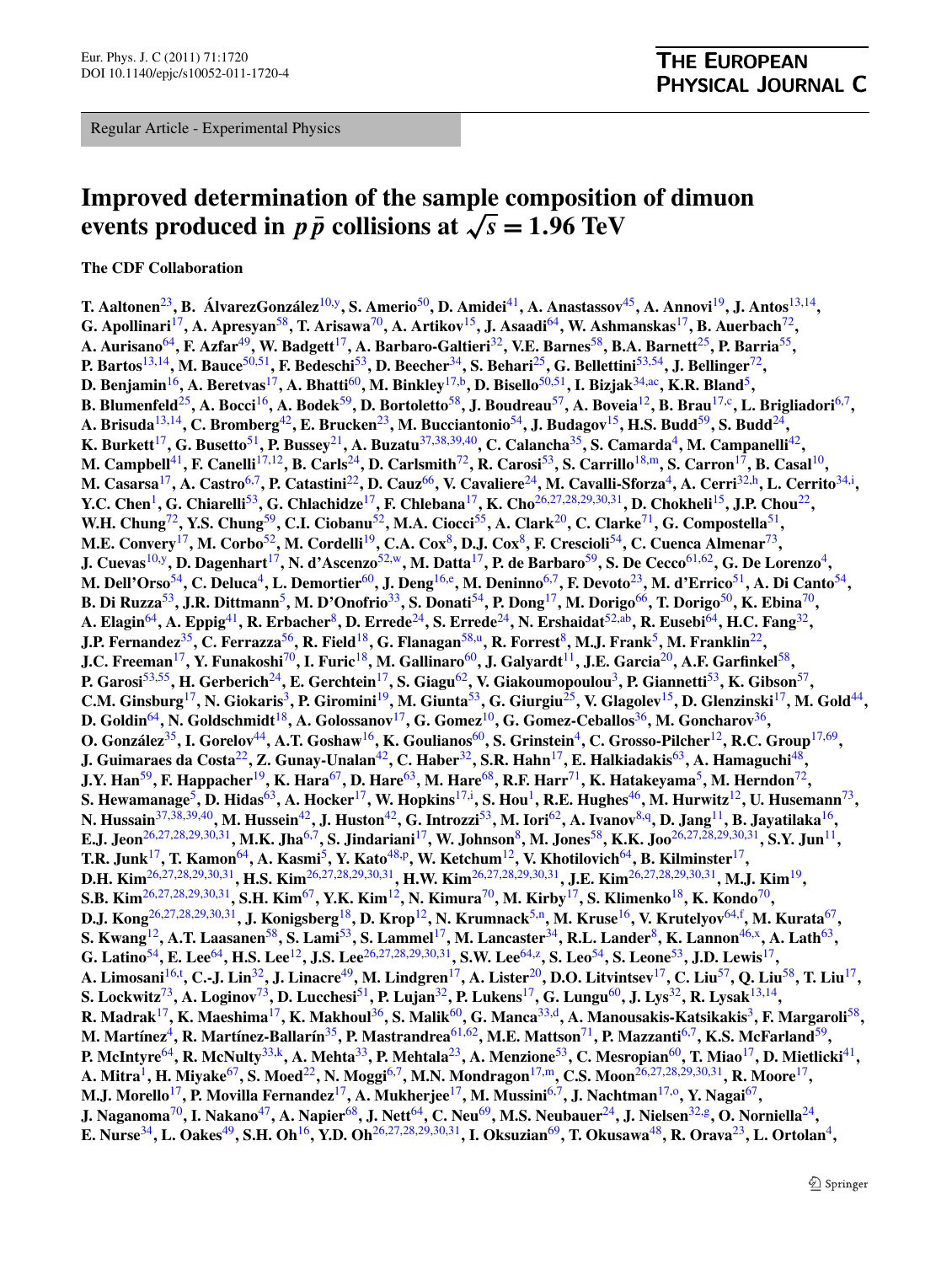<span id="page-3-38"></span><span id="page-3-37"></span><span id="page-3-36"></span><span id="page-3-35"></span><span id="page-3-34"></span><span id="page-3-33"></span><span id="page-3-32"></span><span id="page-3-31"></span><span id="page-3-30"></span><span id="page-3-29"></span><span id="page-3-28"></span><span id="page-3-27"></span><span id="page-3-26"></span><span id="page-3-25"></span><span id="page-3-24"></span><span id="page-3-23"></span><span id="page-3-22"></span><span id="page-3-21"></span><span id="page-3-20"></span><span id="page-3-19"></span><span id="page-3-18"></span><span id="page-3-17"></span><span id="page-3-16"></span><span id="page-3-15"></span><span id="page-3-14"></span><span id="page-3-13"></span><span id="page-3-12"></span><span id="page-3-11"></span><span id="page-3-10"></span><span id="page-3-9"></span><span id="page-3-8"></span><span id="page-3-7"></span><span id="page-3-6"></span><span id="page-3-5"></span><span id="page-3-4"></span><span id="page-3-3"></span><span id="page-3-2"></span><span id="page-3-1"></span><span id="page-3-0"></span>**S. Pagan Griso**[51](#page-4-10)**, C. Pagliarone**[66](#page-4-22)**, E. Palencia**[10](#page-3-1)[,h](#page-4-23)**, V. Papadimitriou**[17](#page-3-5)**, J. Patrick**[17](#page-3-5)**, G. Pauletta**[65,](#page-4-54)[66](#page-4-22)**, C. Paus**[36](#page-3-36)**, D.E. Pellett**[8](#page-3-32)**, A. Penzo**[66](#page-4-22)**, T.J. Phillips**[16](#page-3-10)**, G. Piacentino**[53](#page-4-11)**, J. Pilot**[46](#page-4-41)**, K. Pitts**[24](#page-3-15)**, C. Plager**[9](#page-3-37)**, L. Pondrom**[72](#page-4-7)**, K. Potamianos**[58](#page-4-4)**, O. Poukhov**[15,](#page-3-6)[b](#page-4-14)**, F. Prokoshin**[15,](#page-3-6)[aa](#page-4-55)**, A. Pronko**[17](#page-3-5)**, F. Ptohos**[19,](#page-3-2)[a](#page-4-56),[j](#page-4-57) **, E. Pueschel**[11](#page-3-34)**, G. Punzi**[53](#page-4-11)**, J. Pursley**[72](#page-4-7)**, A. Rahaman**[57](#page-4-17)**, V. Ramakrishnan**[72](#page-4-7)**, N. Ranjan**[58](#page-4-4)**, I. Redondo**[35](#page-3-20)**, M. Rescigno**[61,](#page-4-29)[62](#page-4-30)**, T. Riddick**[34](#page-3-9)**, F. Rimondi**[6,](#page-3-13)[7](#page-3-14)**, L. Ristori**[17](#page-3-5)[,53](#page-4-11)**, A. Robson**[21](#page-3-16)**, T. Rodrigo**[10](#page-3-1)**, E. Rogers**[24](#page-3-15)**, S. Rolli**[68](#page-4-40)**, R. Roser**[17](#page-3-5)**, M. Rossi**[66](#page-4-22)**, F. Rubbo**[17](#page-3-5)**, F. Ruffini**[55](#page-4-9)**, A. Ruiz**[10](#page-3-1)**, J. Russ**[11](#page-3-34)**, V. Rusu**[17](#page-3-5)**, A. Safonov**[64](#page-4-6)**, W.K. Sakumoto**[59](#page-4-16)**, Y. Sakurai**[70](#page-4-5)**, L. Santi**[65,](#page-4-54)[66](#page-4-22)**, L. Sartori**[53](#page-4-11)**, K. Sato**[67](#page-4-39)**, V. Saveliev**[52](#page-4-25),[w](#page-4-28)**, A. Savoy-Navarro**[52](#page-4-25)**, P. Schlabach**[17](#page-3-5)**, E.E. Schmidt**[17](#page-3-5)**, M.P. Schmidt**[73,](#page-4-27)[b](#page-4-14)**, M. Schmitt**[45](#page-4-3)**, T. Schwarz**[8](#page-3-32)**, L. Scodellaro**[10](#page-3-1)**, A. Scribano**[55](#page-4-9)**, F. Scuri**[53](#page-4-11)**, A. Sedov**[58](#page-4-4)**, S. Seidel**[44](#page-4-35)**, Y. Seiya**[48](#page-4-38)**, A. Semenov**[15](#page-3-6)**, F. Sforza**[54](#page-4-12)**, A. Sfyrla**[24](#page-3-15)**, S.Z. Shalhout**[8](#page-3-32)**, T. Shears**[33](#page-3-33)**, P.F. Shepard**[57](#page-4-17)**, M. Shimojima**[67,](#page-4-39)[v](#page-4-58)**, S. Shiraishi**[12](#page-3-12)**, M. Shochet**[12](#page-3-12)**, I. Shrey[b](#page-4-14)er**<sup>[43](#page-4-59)</sup>, A. Simonenko<sup>[15](#page-3-6)</sup>, P. Sinervo<sup>[37,](#page-3-17)[38](#page-3-18),[39](#page-3-19)[,40](#page-4-20)</sup>, A. Sissakian<sup>15,b</sup>, K. Sliwa<sup>[68](#page-4-40)</sup>, J.R. Smith<sup>[8](#page-3-32)</sup>, F.D. Snider<sup>[17](#page-3-5)</sup>, **A. Soha**[17](#page-3-5)**, S. Somalwar**[63](#page-4-37)**, V. Sorin**[4](#page-3-21)**, P. Squillacioti**[17](#page-3-5)**, M. Stancari**[17](#page-3-5)**, M. Stanitzki**[73](#page-4-27)**, R. St. Denis**[21](#page-3-16)**, B. Stelzer**[37](#page-3-17)[,38,](#page-3-18)[39](#page-3-19)[,40](#page-4-20)**, O. Stelzer-Chilton**[37,](#page-3-17)[38](#page-3-18)[,39,](#page-3-19)[40](#page-4-20)**, D. Stentz**[45](#page-4-3)**, J. Strologas**[44](#page-4-35)**, G.L. Strycker**[41](#page-4-2)**, Y. Sudo**[67](#page-4-39)**, A. Sukhanov**[18](#page-3-22)**, I. Suslov**[15](#page-3-6)**, K. Takemasa**[67](#page-4-39)**, Y. Takeuchi**[67](#page-4-39)**, J. Tang**[12](#page-3-12)**, M. Tecchio**[41](#page-4-2)**, P.K. Teng**[1](#page-3-24)**, J. Thom**[17](#page-3-5)[,i](#page-4-24) **, J. Thome**[11](#page-3-34)**, G.A. Thompson**[24](#page-3-15)**, P. Ttito-Guzmán**[35](#page-3-20)**, S. Tkaczyk**[17](#page-3-5)**, D. Toback**[64](#page-4-6)**, S. Tokar**[13](#page-3-3)[,14](#page-3-4)**, K. Tollefson**[42](#page-4-19)**, T. Tomura**[67](#page-4-39)**, S. Torre**[19](#page-3-2)**, D. Torretta**[17](#page-3-5)**, P. Totaro**[50](#page-4-1)**, M. Trovato**[56](#page-4-33)**, F. Ukegawa**[67](#page-4-39)**, S. Uozumi**[26,](#page-3-25)[27](#page-3-26)[,28,](#page-3-27)[29](#page-3-28)[,30,](#page-3-29)[31](#page-3-30)**, A. Varganov**[41](#page-4-2)**, F. Vázquez**[18](#page-3-22),[m](#page-4-21)**, G. Velev**[17](#page-3-5)**, C. Vellidis**[3](#page-3-35)**, M. Vidal**[35](#page-3-20)**, I. Vila**[10](#page-3-1)**, R. Vilar**[10](#page-3-1)**, J. Vizán**[10](#page-3-1)**, M. Vogel**[44](#page-4-35)**, G. Volpi**[54](#page-4-12)**, R.L. Wagner**[17](#page-3-5)**, T. Wakisaka**[48](#page-4-38)**, R. Wallny**[9](#page-3-37)**, S.M. Wang**[1](#page-3-24)**, A. Warburton**[37,](#page-3-17)[38](#page-3-18),[39](#page-3-19)[,40](#page-4-20)**, D. Waters**[34](#page-3-9)**, M. Weinberger**[64](#page-4-6)**, B. Whitehouse**[68](#page-4-40)**, A.B. Wicklund**[2](#page-3-38)**, E. Wicklund**[17](#page-3-5)**, S. Wilbur**[12](#page-3-12)**, J.S. Wilson**[46](#page-4-41)**, P. Wilson**[17](#page-3-5)**, B.L. Winer**[46](#page-4-41)**, P. Wittich**[17](#page-3-5),[i](#page-4-24) **, S. Wolbers**[17](#page-3-5)**, H. Wolfe**[46](#page-4-41)**, T. Wright**[41](#page-4-2)**, X. Wu**[20](#page-3-31)**, Z. Wu**[5](#page-3-11)**, K. Yamamoto**[48](#page-4-38)**, J. Yamaoka**[16](#page-3-10)**, T. Yang**[17](#page-3-5)**, U.K. Yang**[12,](#page-3-12)[r](#page-4-60) **, Y.C. Yang**[26](#page-3-25),[27](#page-3-26)[,28,](#page-3-27)[29](#page-3-28)[,30,](#page-3-29)[31](#page-3-30)**, W.-M. Yao**[32](#page-3-7)**, G.P. Yeh**[17](#page-3-5)**, K. Yi**[17,](#page-3-5)[o](#page-4-51)**, J. Yoh**[17](#page-3-5)**, K. Yorita**[70](#page-4-5)**, T. Yoshida**[48,](#page-4-38)[l](#page-4-61) **, G.B. Yu**[16](#page-3-10)**, I. Yu**[26](#page-3-25)[,27,](#page-3-26)[28](#page-3-27)[,29,](#page-3-28)[30](#page-3-29)[,31](#page-3-30)**, S.S. Yu**[17](#page-3-5)**, J.C. Yun**[17](#page-3-5)**, A. Zanetti**[66](#page-4-22)**, Y. Zeng**[16](#page-3-10)**, S. Zucchelli**[6](#page-3-13)[,7](#page-3-14) <sup>1</sup> Institute of Physics, Academia Sinica, Taipei, Taiwan 11529, Republic of China 2 Argonne National Laboratory, Argonne, IL 60439, USA <sup>3</sup>University of Athens, 157 71 Athens, Greece 4 Institut de Fisica d'Altes Energies, ICREA, Universitat Autonoma de Barcelona, 08193 Bellaterra (Barcelona), Spain 5 Baylor University, Waco, TX 76798, USA 6 Istituto Nazionale di Fisica Nucleare Bologna, 40127 Bologna, Italy <sup>7</sup> Istituto Nazionale di Fisica Nucleare Bologna, University of Bologna, 40127 Bologna, Italy 8 University of California, Davis, Davis, CA 95616, USA <sup>9</sup>University of California, Los Angeles, Los Angeles, CA 90024, USA <sup>2</sup>University of California Lass Angeles, Los Angeles, CA 90024, USA<br><sup>23</sup>University of Caminbria, S9005 Santander, Spain<br><sup>11</sup>Camegie Mellon University of Camineira, 20005 Santander, Spain<br><sup>11</sup>Camegie Mellon University Pitt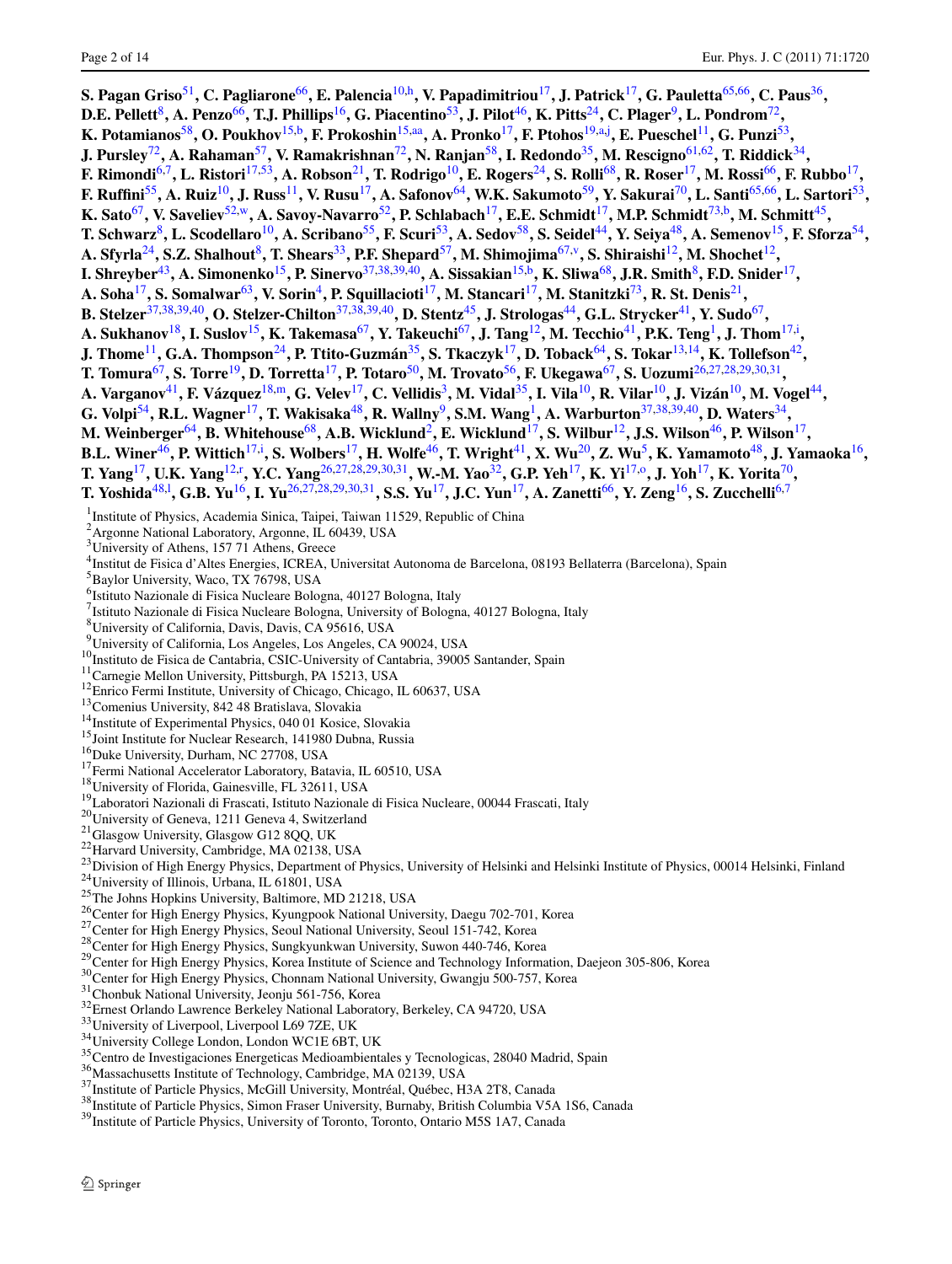- 
- 
- 
- <span id="page-4-25"></span><span id="page-4-11"></span>
- <span id="page-4-12"></span>
- <span id="page-4-9"></span>
- <span id="page-4-33"></span>
- <span id="page-4-17"></span>
- <span id="page-4-4"></span>
- <span id="page-4-16"></span>
- <span id="page-4-13"></span>
- <span id="page-4-29"></span>
- <span id="page-4-59"></span><span id="page-4-52"></span><span id="page-4-41"></span><span id="page-4-38"></span><span id="page-4-35"></span><span id="page-4-20"></span><span id="page-4-19"></span><span id="page-4-10"></span><span id="page-4-8"></span><span id="page-4-3"></span><span id="page-4-2"></span><span id="page-4-1"></span><sup>40</sup>Institute of Particle Physics, TRIUMF, Vancouver, British Columbia V6T 2A3, Canada<sup>41</sup>University of Michigan, Ann Arbor, MI 48109, USA<br><sup>42</sup>Michigan State University, East Lansing, MI 48824, USA<br><sup>42</sup>Michigan State Univ
- <span id="page-4-37"></span>
- 
- <span id="page-4-54"></span><span id="page-4-6"></span>
- <span id="page-4-30"></span><sup>53</sup>Istituto Nazionale di Fisica Nucleare Pisa, 56127 Pisa, Italy<br><sup>54</sup>Istituto Nazionale di Fisica Nucleare Pisa, University of Pisa, 56127 Pisa, Italy<br><sup>55</sup>Istituto Nazionale di Fisica Nucleare Pisa, University of Siena, 5
- <span id="page-4-39"></span><span id="page-4-22"></span>
- <span id="page-4-40"></span>
- <span id="page-4-36"></span>
- 
- <span id="page-4-26"></span><span id="page-4-5"></span>
- <span id="page-4-7"></span>
- <span id="page-4-27"></span>
- 
- 
- 
- 
- 
- 
- 
- 
- 
- <span id="page-4-56"></span><span id="page-4-14"></span>

<span id="page-4-49"></span><span id="page-4-31"></span><span id="page-4-18"></span>Received: 29 May 2011 / Revised: 13 July 2011 / Published online: 23 August 2011 © The Author(s) 2011. This article is published with open access at Springerlink.com

<span id="page-4-23"></span>bDeceased.

<span id="page-4-57"></span><span id="page-4-24"></span>cUniversity of MA Amherst, Amherst, MA 01003, USA.

<span id="page-4-50"></span>dIstituto Nazionale di Fisica Nucleare, Sezione di Cagliari, 09042 Monserrato (Cagliari), Italy.

<span id="page-4-21"></span>f University of CA Santa Barbara, Santa Barbara, CA 93106, USA.

<span id="page-4-43"></span>i Cornell University, Ithaca, NY 14853, USA.

<span id="page-4-48"></span><span id="page-4-34"></span>**Abstract** We use a new method to estimate with 5% accuracy the contribution of pion and kaon in-flight-decays to the dimuon data set acquired with the CDF detector. Based on this improved estimate, we show that the total number and the properties of the collected dimuon events are not yet accounted for by ordinary sources of dimuons which also include the contributions, as measured in the data, of heavy flavor, *Υ* , and Drell–Yan production in addition to muons mimicked by hadronic punchthrough. The number

xUniversity of Notre Dame, Notre Dame, IN 46556, USA.

<span id="page-4-53"></span><span id="page-4-45"></span><sup>a</sup> e-mail: [ptohos@fnal.gov](mailto:ptohos@fnal.gov)

<span id="page-4-61"></span>eUniversity of CA Irvine, Irvine, CA 92697, USA.

<span id="page-4-44"></span>gUniversity of CA Santa Cruz, Santa Cruz, CA 95064, USA.

<span id="page-4-51"></span>hCERN, 1211 Geneva, Switzerland.

j University of Cyprus, Nicosia 1678, Cyprus.

<span id="page-4-60"></span><span id="page-4-42"></span>kUniversity College Dublin, Dublin 4, Ireland.

l University of Fukui, Fukui City, Fukui Prefecture, Japan 910-0017.

mUniversidad Iberoamericana, Mexico DF, Mexico.

<sup>&</sup>lt;sup>n</sup>Iowa State University, Ames, IA 50011, USA.

<sup>&</sup>lt;sup>o</sup>University of Iowa, Iowa City, IA 52242, USA.

pKinki University, Higashi-Osaka City, Japan 577-8502.

<sup>&</sup>lt;sup>q</sup>Kansas State University, Manhattan, KS 66506, USA.

r University of Manchester, Manchester M13 9PL, UK.

s Queen Mary, University of London, London, E1 4NS, UK.

<span id="page-4-58"></span><span id="page-4-55"></span><span id="page-4-47"></span><span id="page-4-46"></span><span id="page-4-28"></span><span id="page-4-0"></span>t University of Melbourne, Victoria 3010, Australia.

<span id="page-4-32"></span><sup>&</sup>lt;sup>u</sup>Muons, Inc., Batavia, IL 60510, USA.

<span id="page-4-15"></span>vNagasaki Institute of Applied Science, Nagasaki, Japan.

wNational Research Nuclear University, Moscow, Russia.

yUniversidad de Oviedo, 33007 Oviedo, Spain.

<sup>&</sup>lt;sup>z</sup>Texas Tech University, Lubbock, TX 79609, USA.

aaUniversidad Tecnica Federico Santa Maria, 110v Valparaiso, Chile.

abYarmouk University, Irbid 211-63, Jordan.

acOn leave from J. Stefan Institute, Ljubljana, Slovenia.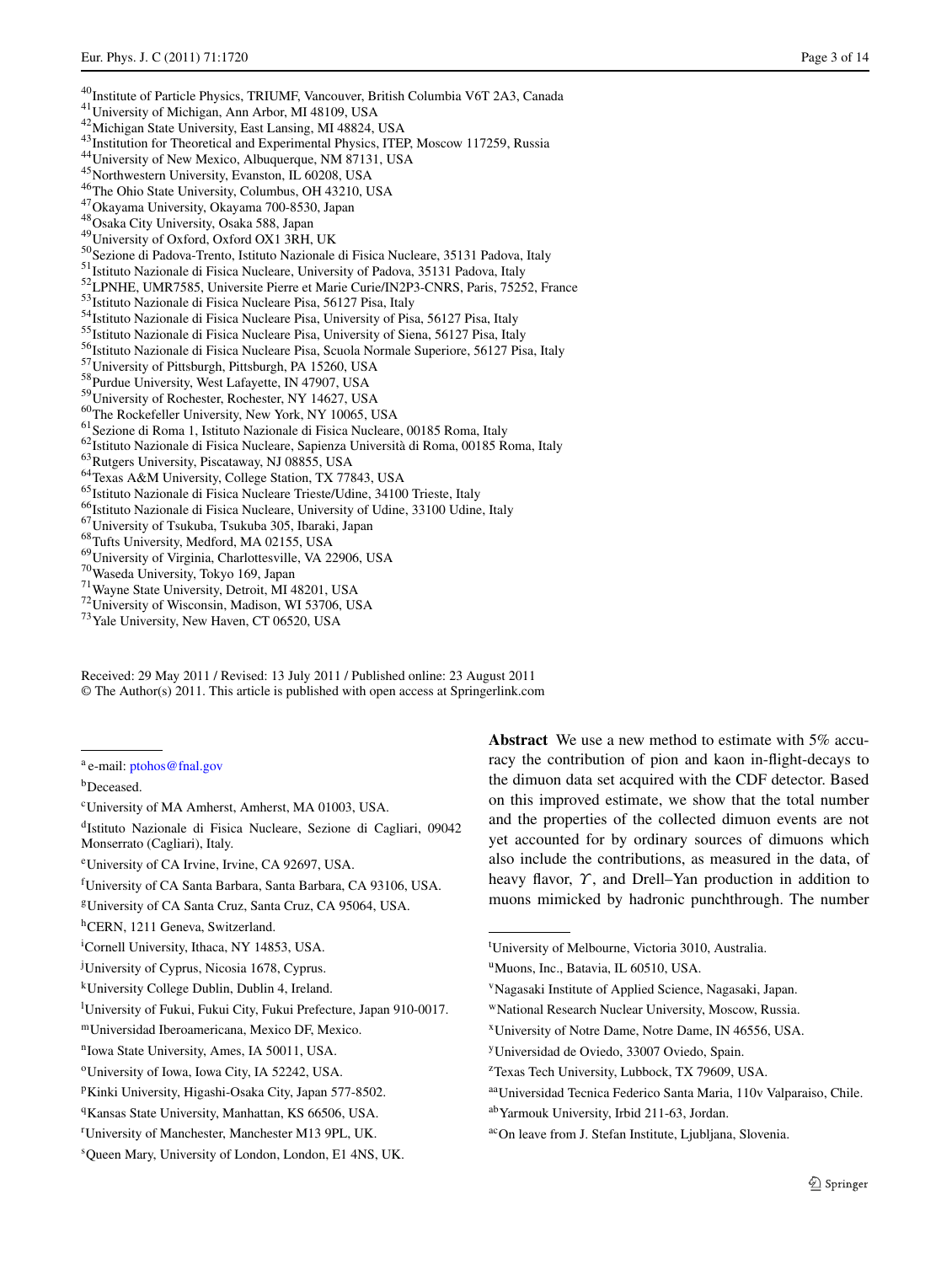of unaccounted events corresponds to  $(12.8 \pm 3.2)\%$  of the *bb* production. We find that  $(23 \pm 6)\%$  of the unaccounted events contain additional muon candidates. For comparison, this fraction is  $(6.9 \pm 0.4)$ % for events due to *bb* production.

#### **1 Introduction**

This article presents an improved determination of the composition of a dimuon sample recorded in  $p\bar{p}$  collisions at  $\sqrt{s}$  = 1.96 TeV. The data sample consists of events containing two central  $(|\eta| < 0.7)$  primary (or trigger) muons, each with transverse momentum  $p_T \geq 3$  GeV/c, and with invariant mass larger than 5 GeV/ $c^2$  and smaller than 80 GeV/ $c^2$ . The sample may be dominated by real muon pairs due to semileptonic decays of heavy flavor, Drell–Yan production and *Υ* decays, but also contains events in which one or both muons are produced by hadrons that decay in flight or otherwise mimic a muon signal. Although the dimuon signature can be a powerful tool with which to search for new physics or sources of CP violation, the uncertainty of the in-flight-decay contribution makes the precise determination of the fractions of known processes a serious experimental challenge. In particular, it remains controversial if muons originating from the decay of objects with a lifetime longer than that of heavy-flavored hadrons can be completely accounted for with ordinary sources such as in-flight-decays. Earlier and recent studies estimate the fraction of this type of event to be negligible  $[1-3]$  $[1-3]$ . Other studies find it significant, suppress it by selecting muons produced close to the beamline [[4\]](#page-15-2), but have estimated its size with a very large uncertainty by using Monte Carlo simulations [\[5](#page-15-3)]. The present work is based on the same Monte Carlo simulated samples, and the same analysis methods as Refs. [\[4](#page-15-2), [5](#page-15-3)], but we improve the method to estimate the number of events due to in-flight-decays achieving a 5% accuracy.

<span id="page-5-0"></span>Section [2](#page-5-0) describes the CDF II detector. In Sect. [3](#page-6-0), we review the present experimental situation. Sections [4](#page-7-0) to [6](#page-10-0) describe the procedure used to tune the simulation and estimate the contribution of ordinary sources to events in which muons are produced by objects with very long lifetimes. Based on this results, Sect. [7](#page-12-0) updates the estimate of the rate of multi-muon events reported in Ref. [[5\]](#page-15-3). Our conclusions are presented in Sect. [8.](#page-14-0)

#### **2 CDF II detector and trigger**

CDF II is a multipurpose detector, equipped with a charged particle spectrometer and a finely segmented calorimeter. In this section, we describe the detector components that are relevant to this analysis. The description of these subsystems can be found in Refs. [[6–](#page-15-4)[15\]](#page-15-5). Two devices inside

the 1.4 T solenoid are used for measuring the momentum of charged particles: the silicon vertex detector (SVXII and ISL) and the central tracking chamber (COT). The SVXII detector consists of microstrip sensors arranged in six cylindrical shells with radii between 1.5 and 10.6 cm, and with a total *z* coverage<sup>1</sup> of 90 cm. The first SVXII layer, also referred to as the L00 detector, is made of single-sided sensors mounted on the beryllium beam pipe. The remaining five SVXII layers are made of double-sided sensors and are divided into three contiguous five-layer sections along the beam direction *z*. The vertex *z*-distribution for  $p\bar{p}$  collisions is approximately described by a Gaussian function with a rms of 28 cm. The transverse profile of the Tevatron beam is circular and has a rms spread of  $\simeq 25$  µm in the horizontal and vertical directions. The SVXII single-hit resolution is approximately 11 μm and allows a track impact parameter resolution of approximately  $35 \mu m$ , when also including the effect of the beam transverse size. The two additional silicon layers of the ISL help to link tracks in the COT to hits in the SVXII. The COT is a cylindrical drift chamber containing 96 sense wire layers grouped into eight alternating superlayers of axial and stereo wires. Its active volume covers  $|z| \le 155$  cm and 40 to 140 cm in radius. The transverse momentum resolution of tracks reconstructed using COT hits is  $\sigma(p_T)/p_T^2 \simeq 0.0017 \,[\text{GeV}/c]^{-1}$ . The trajectory of COT tracks is extrapolated into the SVXII detector, and tracks are refitted with additional silicon hits consistent with the track extrapolation.

The central muon detector (CMU) is located around the central electromagnetic and hadronic calorimeters, which have a thickness of 5.5 interaction lengths at normal incidence. The CMU detector covers a nominal pseudorapidity range  $|\eta| \le 0.63$  relative to the center of the detector, and is segmented into two barrels of 24 modules, each covering  $15^\circ$  in  $\phi$ . Every module is further segmented into three submodules, each covering  $4.2^\circ$  in  $\phi$  and consisting of four layers of drift chambers. The smallest drift unit, called a stack, covers a  $1.2^\circ$  angle in  $\phi$ . Adjacent pairs of stacks are combined together into a tower. A track segment (hits in two out of four layers of a stack) detected in a tower is referred to as a CMU stub. A second set of muon drift chambers (CMP) is located behind an additional steel absorber of 3.3 interaction lengths. The chambers are 640 cm long and are arranged axially to form a box around the central detector. The CMP detector covers a nominal pseudorapidity range  $|\eta| \leq 0.54$  relative to the center of the detector. Muons

<span id="page-5-1"></span><sup>&</sup>lt;sup>1</sup>In the CDF coordinate system,  $\theta$  and  $\phi$  are the polar and azimuthal angles of a track, respectively, defined with respect to the proton beam direction, *z*. The pseudorapidity *η* is defined as  $-\ln \tan(\theta/2)$ . The transverse momentum of a particle is  $p_T = p \sin(\theta)$ . The rapidity is defined as  $y = 1/2 \cdot \ln((E + p_z)/(E - p_z))$ , where *E* and  $p_z$  are the energy and longitudinal momentum of the particle associated with the track.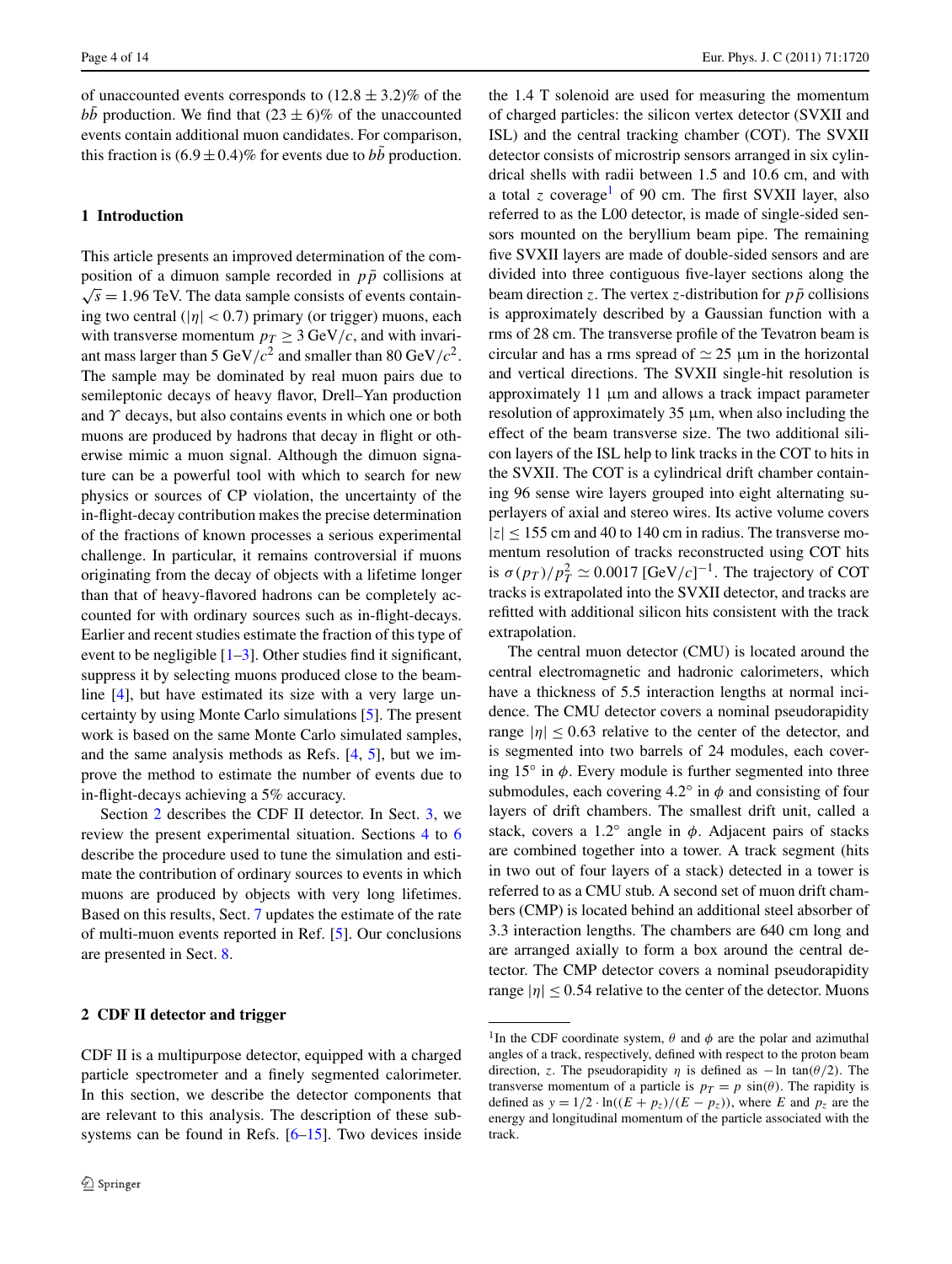which produce a stub in both the CMU and CMP systems are called CMUP muons. The CMX muon detector consists of eight drift chamber layers and scintillation counters positioned behind the hadron calorimeter. The CMX detector extends the muon coverage to  $|\eta|$  < 1 relative to the center of the detector.

The luminosity is measured using gaseous Cherenkov counters (CLC) that monitor the rate of inelastic  $p\bar{p}$  collisions. The inelastic  $p\bar{p}$  cross section at  $\sqrt{s} = 1960 \text{ GeV}$ is scaled from measurements at  $\sqrt{s} = 1800$  GeV using the calculations in Ref. [[16\]](#page-15-6). The integrated luminosity is deter-mined with a 6% systematic uncertainty [\[17](#page-15-7)].

CDF uses a three-level trigger system. At Level 1 (L1), data from every beam crossing are stored in a pipeline capable of buffering data from 42 beam crossings. The L1 trigger either rejects events or copies them into one of the four Level 2 (L2) buffers. Events that pass the L1 and L2 selection criteria are sent to the Level 3 (L3) trigger, a cluster of computers running speed-optimized reconstruction code.

For this study, we select events with two muon candidates identified by the L1 and L2 triggers. The L1 trigger uses tracks with  $p_T \geq 1.5$  GeV/c found by a fast track processor (XFT). The XFT examines COT hits from the four axial superlayers and provides  $r - \phi$  information in azimuthal sections of 1.25◦. The XFT passes the track information to a set of extrapolation units that determine the CMU towers in which a CMU stub should be found if the track is a muon. If a stub is found, a L1 CMU primitive is generated. The L1 dimuon trigger requires at least two CMU primitives, separated by at least two CMU towers. The L2 trigger additionally requires that at least one of the muons also has a CMP stub matched to an XFT track with  $p_T \geq 3$  GeV/c. All these trigger requirements are emulated by the detector simulation on a run-by-run basis. The L3 trigger requires a pair of CMUP muons with invariant mass larger than  $5 \text{ GeV}/c^2$ , and  $|\delta z_0| \leq 5$  cm, where  $z_0$  is the *z* coordinate of the muon track at its point of closest approach to the beamline in the *r*–*φ* plane. These requirements define the dimuon trigger used in this analysis.

# <span id="page-6-1"></span><span id="page-6-0"></span>**3 Present understanding of the dimuon sample composition**

The value of  $\sigma_{b\to\mu,\bar{b}\to\mu}$  and  $\sigma_{c\to\mu,\bar{c}\to\mu}$ , the correlated cross sections for producing pairs of central heavy-flavored quarks that decay semileptonically, is derived in Ref. [\[4](#page-15-2)] by fitting the impact parameter<sup>[2](#page-6-1)</sup> distribution of the primary muons

with the expected shapes from all sources believed to be significant: semileptonic heavy flavor decays, prompt quarkonia decays, Drell–Yan production, and instrumental backgrounds due to punchthrough of prompt or heavy-flavored hadrons which mimic a muon signal. $3$  In the following, the sum of these processes will be referred to as the prompt plus heavy flavor  $(P + HF)$  contribution. The notation  $K^{\text{puth}} \rightarrow \mu$  and  $\pi^{\text{puth}} \rightarrow \mu$  will be used to indicate muon signals mimicked by punchthrough of kaons and pions, respectively. In order to properly model the data with the templates of the various  $P + HF$  sources, the study in Ref. [[4\]](#page-15-2) has used strict selection criteria, referred to as tight SVX selection in the following, by requiring muon tracks with hits in the two innermost layers of the SVX detector, and in at least two of the next four outer layers.

The tight SVX requirements select events in which both muons arise from parent particles that have decayed within a distance of  $\simeq 1.5$  cm from the  $p\bar{p}$  interaction primary vertex in the plane transverse to the beamline. This requirement suppresses the yield of primary muons due to in-flightdecays of pions and kaons, in the following referred to as  $\pi$ <sup>ifd</sup>  $\rightarrow \mu$  and  $K$ <sup>ifd</sup>  $\rightarrow \mu$ , respectively. This type of contribution to the dimuon dataset prior to any SVX requirement was considered negligible in previous  $[1, 2]$  $[1, 2]$  $[1, 2]$  and recent  $[3]$  $[3]$ studies by the CDF and D0 collaborations.

As shown by Fig. [1](#page-6-3), the tight SVX sample is well modeled by fits using the prompt and heavy flavor contributions [\[4\]](#page-15-2). The sample composition determined by the fit and



<span id="page-6-3"></span><span id="page-6-2"></span>**Fig. 1** The projection of the two-dimensional impact parameter distribution of muon pairs onto one of the two axes is compared to the fit result. The various  $P + HF$  components listed in the first column of Table 1 are shown separately

<sup>&</sup>lt;sup>2</sup>The impact parameter is defined as the distance of closest approach of a track to the primary event vertex in the transverse plane with respect to the beamline.

<sup>3</sup>That study follows the methodology of previous measurements that ignored other possible sources of muons. For example, muon tracks from pion and kaon in-flight-decays inside the tracking volume were regarded as prompt tracks because the track reconstruction algorithms were believed to remove decay muons with an appreciable kink.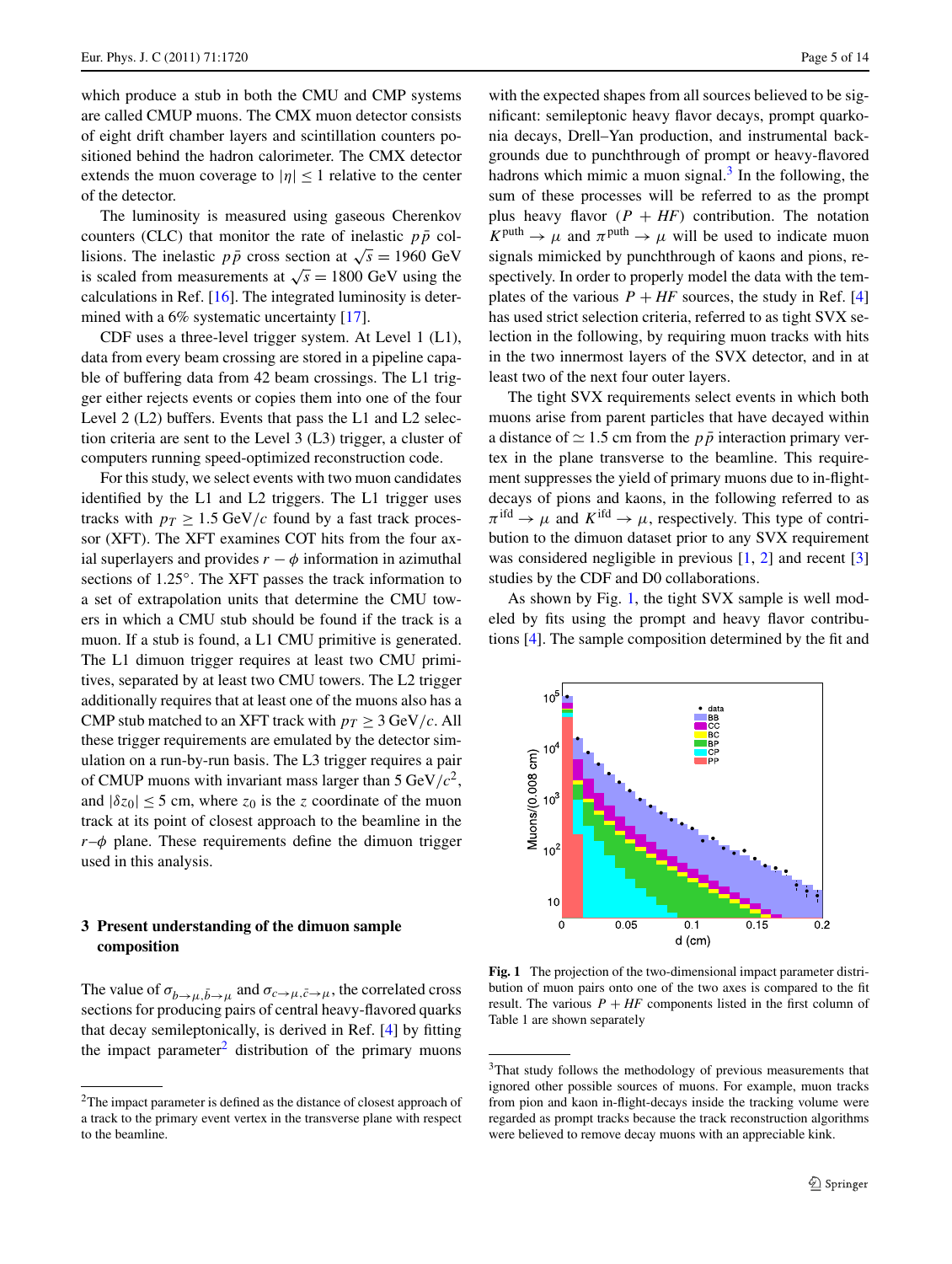<span id="page-7-2"></span>**Table 1** Number of events attributed to the different dimuon sources by the fit to the muon impact-parameter distribution. The fit parameters *BB*, *CC*, and *PP* represent the  $b\bar{b}$ ,  $c\bar{c}$ , and prompt dimuon contributions, respectively. The component *BC* represents events containing *b* and *c* quarks. The fit parameter *BP* (*CP*) estimates the number of events in which there is only one *b* (*c*) quark in the detector acceptance

and the second muon is produced by prompt hadrons in the recoiling jet that mimic a muon signal. Real muons are muons from semileptonic decay of heavy flavors, Drell–Yan production or quarkonia decays. The data correspond to an integrated luminosity of  $742$  pb<sup>-1</sup>. The dimuon data set consists of 743,006 events

| Component      | No. of events       | No. of real $\mu - \mu$                                | No. and type of misidentified $\mu$                                                                                                                                                                                                            |
|----------------|---------------------|--------------------------------------------------------|------------------------------------------------------------------------------------------------------------------------------------------------------------------------------------------------------------------------------------------------|
| BB             | $230,308 \pm 2861$  | $R_{hh} \times BB$                                     | $R_{bb} \times [7902K^{\text{puth}} \rightarrow \mu$<br>$+8145\pi^{\text{puth}} \rightarrow \mu$ ]                                                                                                                                             |
| CC             | $103, 198 \pm 6603$ | $R_{cc} \times CC$                                     | $R_{cc} \times [17546K^{\text{puth}} \rightarrow \mu$<br>$+9535\pi$ <sup>puth</sup> $\rightarrow \mu$ ]                                                                                                                                        |
| PP             | $161,696 \pm 2533$  | $\Upsilon = 51,680 \pm 649$<br>$+DY = 54.200 \pm 5420$ | $4400K^{\text{puth}} \rightarrow \mu K^{\text{puth}} \rightarrow \mu$<br>$+30000\pi$ <sup>puth</sup> $\rightarrow \mu\pi$ <sup>puth</sup> $\rightarrow \mu$<br>+23000K <sup>puth</sup> $\rightarrow \mu \pi$ <sup>puth</sup> $\rightarrow \mu$ |
| BP             | $43,096 \pm 3087$   |                                                        | $11909K^{\text{puth}} \rightarrow \mu + 29253\pi^{\text{puth}} \rightarrow \mu$                                                                                                                                                                |
| $\mathcal{C}P$ | $41,582 \pm 5427$   |                                                        | $16447K^{\text{puth}} \rightarrow \mu + 35275\pi^{\text{puth}} \rightarrow \mu$                                                                                                                                                                |
| BC             | $9135 \pm 2924$     |                                                        |                                                                                                                                                                                                                                                |
| $P + HF$       | $589,015 \pm 5074$  |                                                        |                                                                                                                                                                                                                                                |

corrected for the appropriate efficiency of the tight SVX requirements $4$  is listed in the first two columns of Table [1.](#page-7-2)

The difference between the total number of dimuons and the  $P + HF$  component indicates the presence of an important source of dimuons produced beyond 1.5 cm which is suppressed by the tight SVX requirements. Because unnoticed by previous experiments, this source was whimsically referred to as the ghost contribution.

The relative size of the ghost and  $P + HF$  contributions depends upon the type of SVX requirement applied to the trigger muons. Reference [[5\]](#page-15-3) shows that neglecting the presence of ghost events affected previous measurements of  $\sigma_{b\rightarrow\mu,\bar{b}\rightarrow\mu}$  [\[1](#page-15-0), [18\]](#page-15-9) and of  $\bar{\chi}$  [[2\]](#page-15-8) at the Tevatron. Finally, the ghost sample is shown to be the source of the dimuon invariant mass discrepancy observed in Ref. [\[19](#page-15-10)].

<span id="page-7-1"></span>Reference [\[5](#page-15-3)] has studied a number of potential sources of muons originating beyond the beam pipe. Contrary to what assumed by previous experiments, the one source found to contribute significantly arises from in-flight-decays of pions and kaons. Based upon a generic QCD simulation, that study estimates a contribution of 57000 events. A smaller contribution (12052  $\pm$  466 events) from  $K_S^0$  and hyperon decays in which the punchthrough of a hadronic prong mimics a muon signal was estimated using the data. Secondary inelastic interactions in the tracking volume were found to be a negligible source of ghost events. The final estimate of the size of possible sources of ghost events underpredicts the observed number by approximately a factor of two (154,000 observed and 69,000 accounted for), but the difference was not considered significant because of the simulation uncertainty.

The present study uses events selected with the tight SVX requirements to tune the QCD simulation. Since these data are well modeled by the impact parameter templates of the  $P + HF$  components, misidentified muons can only arise from the punchthrough of prompt hadrons or hadrons produced by heavy-flavor decays. The numbers of misidentified muons in the data are derived by subtracting the expected number of real muons, listed in the third column of Table [1,](#page-7-2) from the corresponding components in the second column. We then compare these differences to the rate of  $K^{\text{puth}} \to \mu$  and  $\pi^{\text{puth}} \to \mu$  misidentifications predicted by the simulation, and listed on the fourth column of the same table. The simulation is tuned by adjusting the predicted rate of pions and kaons to reproduce the observed number of muon misidentifications. Then, the tuned simulation is used to predict the number of muons due to in-flight-decays with 5% accuracy.

### <span id="page-7-0"></span>**4 Rates of misidentified muons in the data and simulation**

We make use of three different samples of simulated events generated with the HERWIG parton-shower Monte-Carlo program [\[20](#page-15-11), [21](#page-15-12)], the settings of which are described in Appendix A of Ref. [\[4\]](#page-15-2). We use option 1500 of the HER-WIG program to generate final states produced by hard scattering of partons with transverse momentum larger than 3 GeV/c (sample  $A =$  generic QCD). Hadrons with heavy

<sup>&</sup>lt;sup>4</sup>The efficiency of the tight SVX selection has been measured [\[5\]](#page-15-3) to be  $0.257 \pm 0.004$  for prompt dimuons and  $0.237 \pm 0.001$  for dimuons produced by heavy flavor decays by using control samples of data from various sources  $(J/\psi \to \mu^+\mu^-$ ,  $B^{\pm} \to \mu^+\mu^-K^{\pm}$ ,  $B \to \mu D^0$ , and  $\gamma \rightarrow \mu^+ \mu^-$ ).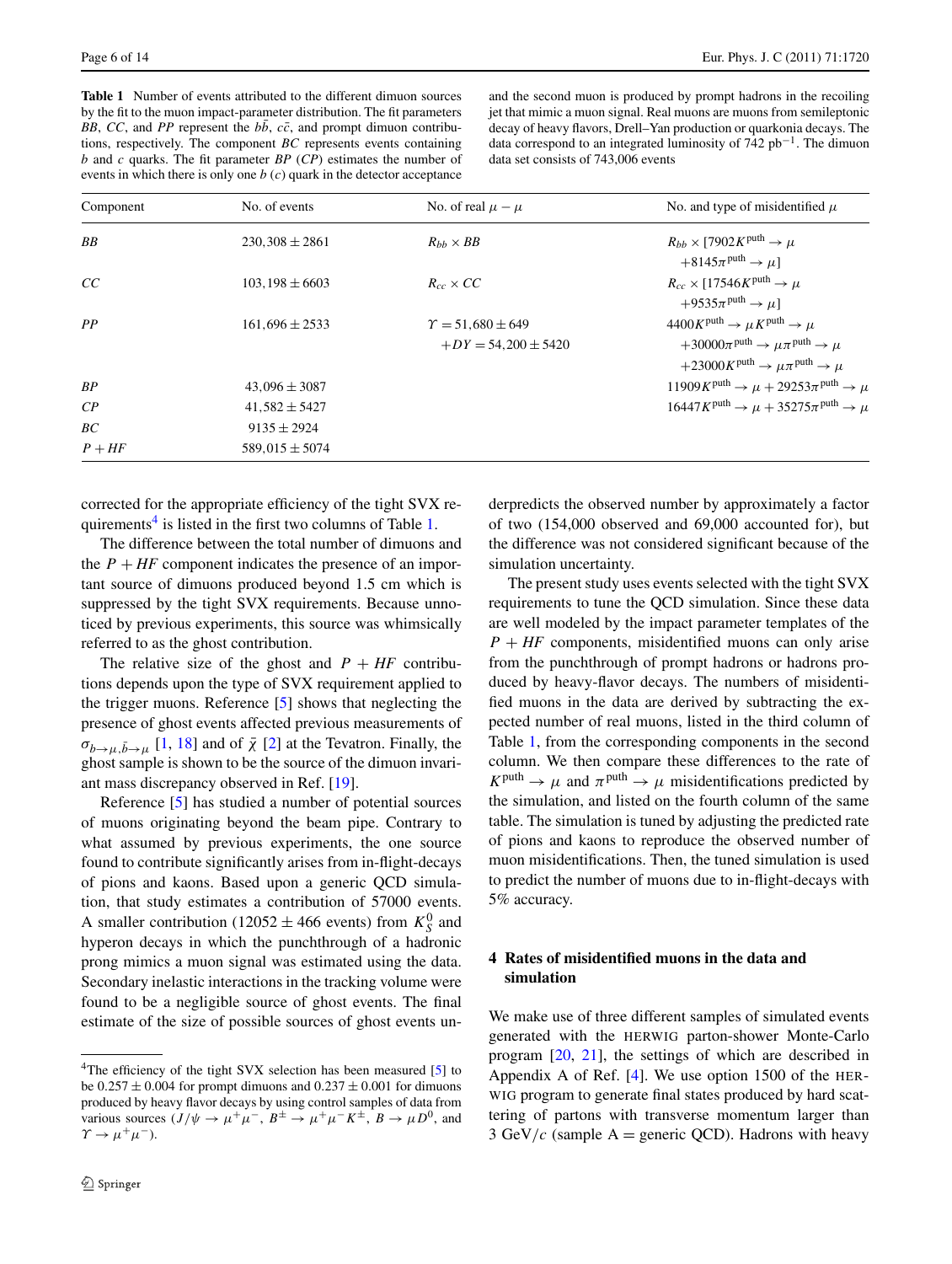flavors are subsequently decayed using the EVTGEN Monte Carlo program [[22\]](#page-15-13). The detector response to particles produced by the above generators is modeled with the CDF II detector simulation that in turn is based on the GEANT Monte Carlo program [\[23](#page-15-14), [24](#page-15-15)]. The values of the heavy flavor cross sections predicted by the generator are scaled to the measured values  $\sigma_{b\rightarrow\mu,\bar{b}\rightarrow\mu} = 1549 \pm 133$  pb and  $\sigma_{c\rightarrow\mu,\bar{c}\rightarrow\mu} = 624 \pm 104$  $\sigma_{c\rightarrow\mu,\bar{c}\rightarrow\mu} = 624 \pm 104$  $\sigma_{c\rightarrow\mu,\bar{c}\rightarrow\mu} = 624 \pm 104$  pb [4]. The next simulated sample (sample  $B = \text{single } b + \text{single } c$ ) is extracted from A by requiring the presence of at least a trigger muon generated from heavy-flavor semileptonic decays. The simulated sample  $C = bb + c\bar{c}$  is extracted from B by requiring the presence of at least two trigger muons generated from heavy flavor decays. This sample has been used to construct impact parameter templates and estimate kinematic acceptances in Ref. [[4](#page-15-2)].

In the various simulations, we evaluate the number of dimuons from heavy flavor decays and the number of pairs of tracks of different type that pass the same kinematic selection. The ratios of these numbers are listed in Tables [2,](#page-8-0) [3](#page-8-1) and [4.](#page-8-2) The rate of pairs of tracks of different type predicted by the simulation are normalized to the data by multiplying these ratios by the number of dimuons from *bb* or  $c\bar{c}$  production observed in the data.

<span id="page-8-0"></span>The probability  $P_{K(\pi)}^{\text{puth}}$  that a kaon (pion) is not contained by the calorimeter and mimics a muon signal has been measured in Ref. [[4\]](#page-15-2) by using kaons and pions from  $D^{*\pm} \rightarrow \pi^{\pm} D^{0}$  with  $D^{0} \rightarrow K^{+}\pi^{-}$  decays. The probability that kaon (pion) in-flight-decays mimic a trigger muon,

**Table 2** Ratio of the numbers of  $\pi \pi$ , KK, and  $K\pi$  pairs to that of primary dimuons from *bb* decays (221,096 pairs) in the generic QCD simulation (sample A)

<span id="page-8-1"></span>

| Process     | $R_{KK}$ | $R_{K\pi}$ | $R_{\pi\pi}$ |
|-------------|----------|------------|--------------|
| Generic QCD | 867      | 8935       | 22913        |

**Table 3** Ratio of the numbers of  $\mu - K(\pi)$  combinations to that of primary dimuons from  $b\bar{b}$  and  $c\bar{c}$  production in the single-*b* and single*c* simulated samples (221,096 and 83,590 dimuons, respectively)

<span id="page-8-2"></span>

| Process         | $R_K$ | $R_{\pi}$ |
|-----------------|-------|-----------|
| Single <i>b</i> | 11.1  | 54.4      |
| Single $c$      | 40.7  | 173.7     |

**Table 4** Ratio of the numbers of  $\mu - K(\pi)$  combinations to that of primary dimuons from heavy flavor production in the *bb* and  $c\bar{c}$  simulated samples (221,096 and 83,590 dimuons, respectively)

| Process    | $R_K$ | $\mathbf{r}_{\pi}$ |
|------------|-------|--------------------|
| $b\bar{b}$ | 7.4   | 15.2               |
| $c\bar{c}$ | 43.5  | 46.9               |

 $P_{K(\pi)}^{\text{ifd}}$ , has been derived in Ref. [\[5](#page-15-3)] by using the simulated sample C. These probabilities depend on the particle transverse momentum. Table [5](#page-8-3) lists the average probabilities that kaons (pions) mimic a primary muon when applying the  $P_{K(\pi)}^{\text{puth}}$  and  $P_{K(\pi)}^{\text{ifd}}$  probabilities to simulated kaon (pion) tracks with  $p_T \geq 3$  GeV/c and  $|\eta| < 0.7$ .

By weighting simulated pion (kaon) tracks that pass the muon kinematic selection with the corresponding  $P_{K(\pi)}^{\text{puth}}$ probability, we obtain the prediction of misidentified primary muons for the various  $P + HF$  components that is listed in the fourth column of Table [1](#page-7-2). The third column of the same table lists the number of real muons for the various  $P + HF$  contributions. The sum of real plus misidentified muon pairs is in general agreement with the data listed in the second column of the table. Therefore, it is reasonable to use the observed rate of dimuons, the knowledge of the fraction of real dimuons due to semileptonic decay of heavy flavors, Drell–Yan or *Υ* mesons, and the knowledge of the  $P_{K(\pi)}^{\text{puth}}$  probabilities to normalize the absolute yields of pions and kaons predicted by the simulation. The simulation fitted to the data is then used to predict the rate of events due to in-flight-decay misidentifications by weighting simulated tracks with the  $P_{K(\pi)}^{\text{ifd}}$  probabilities, the av-erage of which is listed in Table [5.](#page-8-3) In addition, the total rate of  $K \to \mu = K^{\text{puth}} \to \mu + K^{\text{ifd}} \to \mu$  misidentifications predicted by the simulation can be further constrained with data. This is done in the next section by using the number of primary muons due to misidentification of  $K^{*0}$ ,  $K^{*\pm}$ , and  $K_S^0$  decays.

We first describe the evaluation of the content of real muons in the various  $P + HF$  components and the function used to fit the simulation to the data. Reference [\[4](#page-15-2)] estimates that the fraction  $R_{bb} = 0.96 \pm 0.04$  of the *BB* component is due to real muons from *b*-quark semileptonic decays whereas the remaining 4% is due to muons mimicked by the punchthrough of hadrons produced by heavy flavor decays. Similarly, the fraction  $R_{cc} = 0.81 \pm 0.09$  of the *CC* component is due to real muons from *c*-quark semileptonic decays whereas the remaining 19% is due to muons mimicked by the punchthrough of hadrons produced by heavy flavor decays. The uncertainty of the fraction of real muons due to *bb*¯  $(c\bar{c})$  production is accounted for by multiplying  $R_{bb}(R_{cc})$  by the fit parameter  $f_{bb}$  ( $f_{cc}$ ) constrained to 1 with a 4% (11%) Gaussian error.

<span id="page-8-3"></span>**Table 5** Average probabilities (%) that punchthroughs or in-flight decays result into a primary muon. The  $p<sub>T</sub>$  distribution of kaons and pions in the different simulations are almost indistinguishable

| $\langle P_K^{\text{puth}} \rangle$ | $\langle P_{\pi}^{\text{puth}} \rangle$ |
|-------------------------------------|-----------------------------------------|
| $0.483 \pm 0.003$                   | $0.243 \pm 0.004$                       |
| $\langle P_K^{\text{ifd}} \rangle$  | $\langle P_{\tau}^{\text{ifd}} \rangle$ |
| $0.345 \pm 0.005$                   | $0.0727 \pm 0.0016$                     |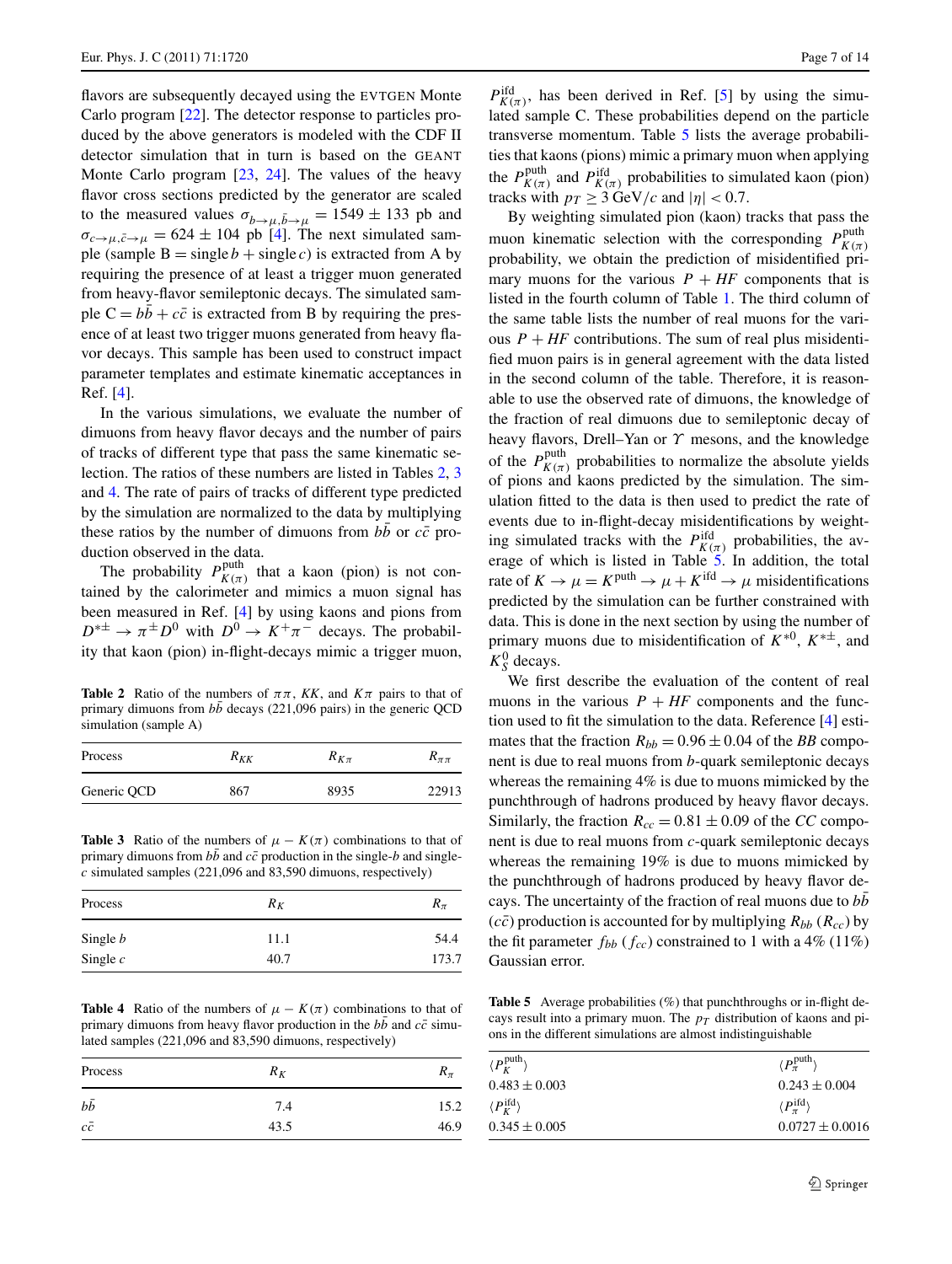The number of *Υ* mesons contributing to the *PP* component ( $\gamma$  = 51680  $\pm$  649 candidates) has been determined in Ref. [[4\]](#page-15-2) by fitting the dimuon invariant mass spectrum with three Gaussian functions to model the signal and a straight line to model the combinatorial background. The Drell–Yan contribution is evaluated as  $DY = \Upsilon \times \sigma_{DY}/\sigma_{\Upsilon}$ . The cross section  $\sigma_{DY}$  in the 5–80 GeV/ $c^2$  mass range is evaluated with a NLO calculation [[25,](#page-15-16) [26](#page-15-17)], and we use the measured value of  $\sigma_T$  [[27\]](#page-15-18). The ratio  $\sigma_{DY}/\sigma_T$  is 1.05 with a 10% error mostly due to the measurement in Ref. [\[27](#page-15-18)]. To account for the uncertainty, we weight the *DY* contribution with the fit parameter *fdy* constrained to 1 with a 10% Gaussian error.

The magnitude of the *BP* (*CP*) component, predicted with the single- $b$  (single- $c$ ) simulation, with respect to that of the *BB* (*CC*) contribution depends on the ratio of NLO to LO terms evaluated by the HERWIG generator. Because of the dependence on the renormalization and factorization scales, the uncertainty of the single-*b (c)* cross section to that of the  $b\bar{b}$  ( $c\bar{c}$ ) cross section is estimated [\[28](#page-15-19)] to be  $\approx$  20 (30)%.<sup>5</sup> We account for this uncertainty by weighting the rate of pion and kaon tracks predicted by the single-*b* (single-*c*) simulation with the additional fit parameter *fsb* (*fsc*) constrained to 1 with a 20% (30%) Gaussian error.

<span id="page-9-3"></span>The simulation prediction of the number of muons mimicked by the punchthrough of pions (kaons) is weighted with the fit free parameter  $f_\pi$  ( $f_K$ ). These fit parameters provide the absolute normalization of the pion (kaon) rate predicted by the simulation including the uncertainties of the punchthrough probabilities.

#### **5** Measurement of the  $K \rightarrow \mu$  contribution

The small rate of  $K \to \mu = K^{\text{puth}} \to \mu + K^{\text{ifd}} \to \mu$ misidentifications is measured using a higher statistics sample of dimuon events corresponding to an integrated luminosity of 3.9 fb<sup>-1</sup>. The number of  $K \to \mu$  misidentification,  $N_K$ , is derived from  $N_{K*0}$ , the number of identified  $K^{*0} \rightarrow K^+\pi^-$  decays with  $K^+ \rightarrow \mu^+$  (and chargeconjugate states). The number  $N_{K*0}$  is related to  $N_K$  by

$$
N_{K^{*0}} = N_K \cdot \epsilon_0 \cdot R(K^{*0})
$$

where  $R(K^*^{0})$  is the fraction of kaons that result from  $K^{*0} \rightarrow K^+\pi^-$  decays and  $\epsilon_0$  is the efficiency to reconstruct the pion.

<span id="page-9-1"></span>*,*

<span id="page-9-0"></span>We also select  $K_S^0 \to \pi^+\pi^-$  with  $\pi \to \mu$  candidates and reconstruct  $K^{*\pm} \rightarrow \tilde{K}_{S}^{0} \pi^{\pm}$  decays. The number of  $K^{*\pm}$  is related to that of  $K_S^0$  by

$$
N_{K^{*\pm}} = N_{K^0_S} \cdot \epsilon_1 \cdot R(K^{*\pm}),
$$

where  $R(K^{*\pm})$  is the fraction of  $K_S^0$  resulting from  $K^{*\pm} \rightarrow$  $K_S^0 \pi^{\pm}$  decays and  $\epsilon_1$  is the efficiency to reconstruct the additional pion. We use isospin invariance to set  $R(K^{*\pm})$  =  $R(K^*0)$ . Since the additional pion used to search for the  $K^{*\pm}$  and  $K^{*0}$  candidates is selected with the same kinematic requirements, we set  $\epsilon_0 = \epsilon_1$ . It follows that

$$
N_K = N_{K_S^0}/N_{K^{*\pm}} \times N_{K^{*0}}.
$$

We search for  $K^{*0}$  decays by combining primary muons, assumed to be kaons, with all opposite charge tracks, assumed to be pions, with  $p_T \geq 0.5$  GeV/c and in an angular cone with  $\cos \theta \ge 0.6$  around the direction of the primary muon. We require tracks with at least 10 axial and 10 stereo COT hits. We constrain the pair to arise from a common three-dimensional point, and reject combinations if the probability of the vertex-constrained fit is smaller than 0.001. The invariant mass spectrum of the selected  $K^{*0} \rightarrow K^+\pi^-$  candidates is shown in Fig. [2.](#page-9-1) We fit the invariant mass distribution with a Breit–Wigner function smeared by the detector mass resolution to model the signal. We fix the mass and width of the Breit–Wigner func-tion to 89[6](#page-9-2) and 51 MeV/ $c^2$  [[30\]](#page-15-21), respectively.<sup>6</sup> We use a fourth order polynomial to model the combinatorial background under the signal, and the fitted range of invariant mass is conveniently chosen to yield a fit with 50% probability. The size of the signal is not affected by the arbitrary



<span id="page-9-2"></span>**Fig. 2** Invariant mass distribution of  $K^{*0} \to K^+\pi^-$  candidates passing our selection criteria. The line represents the fit described in the text

 $5$ However, the study in Ref. [[29](#page-15-20)] shows that the HERWIG generator predicts the observed single and correlated heavy-flavor cross sections to better than 10%.

<sup>6</sup>The mass resolution due to the track reconstruction in simulated events which include kaon in-flight-decays is 4.9 MeV/ $c^2$ , and is negligible compared to the resonance width.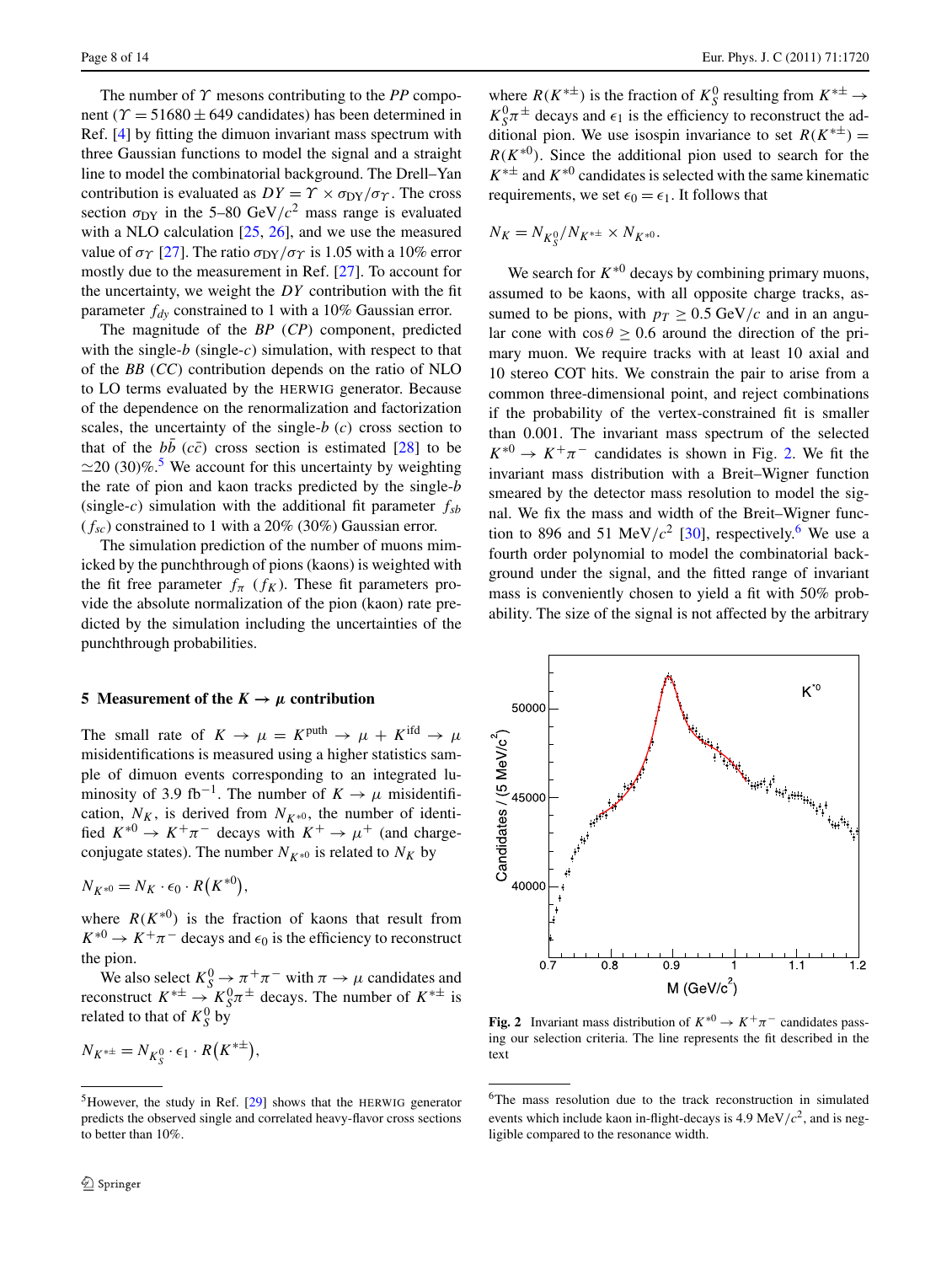choice of the function used to model the combinatorial background or of the fitted mass range, and is solely determined by the accurate knowledge of the signal shape. The fit yields  $N_{K*0} = 87,471 \pm 2217K^{*0}$  mesons.

We search for  $K_S^0 \to \pi^+\pi^-$  with a  $\pi \to \mu$  misidentification by combining primary muons with tracks passing the same requirements as those used in the  $K^{*0}$  search. In this case, both tracks are assumed to be pions. As in the previous case, we select pairs consistent with arising from a common three-dimensional vertex. We take advantage of the  $K_S^0$  long lifetime to suppress the combinatorial background. We further require that the distance between the  $K^0_S$  vertex and the event primary vertex, corrected by the  $K_S^0$  Lorentz boost, corresponds to  $ct > 0.1$  cm. The invariant mass of the  $K_S^0$ candidates is shown in Fig. [3](#page-10-1).

We fit the signal with two Gaussian functions and the combinatorial background with a straight line in the mass range  $0.4$ – $0.6$  GeV/ $c^2$ . Having fixed the peak of the Gaussian functions at 0.497 GeV/ $c^2$  [\[30](#page-15-21)], the fit returns an averaged  $\sigma$  of 8.4 MeV/ $c^2$ , consistent with what is expected from simulated events,<sup>7</sup> and a signal of  $32,445 \pm 421 K_S^0$ mesons in the mass range  $0.474 - 0.522 \text{ GeV}/c^2$ .

We search for  $K^{*\pm}$  by combining  $K_S^0$  candidates with mass between 0.474 and 0.522 GeV/ $c^2$  and  $ct > 0.1$  cm with any additional track, assumed to be a pion, that pass the same selection as pion tracks used to find  $K^{*0}$  candidates. We constrain the  $K_S^0$  mass to 0.497 GeV/ $c^2$  and require that the  $K_S^0$  candidate and the pion track are consistent with arising from a common three-dimensional vertex. The invariant mass distribution of *K*∗± candidates is shown in Fig. [4](#page-10-3).

We fit the invariant mass distribution with a Breit–Wigner function to model the signal and a fourth order polynomial to model the combinatorial background. We fix the mass and width of the Breit–Wigner function to 892 and 51 MeV/ $c^2$  [[30\]](#page-15-21), respectively.<sup>[8](#page-10-4)</sup> The fit returns a signal of  $3326 \pm 246K^{* \pm}$  mesons.

<span id="page-10-2"></span>The signals obtained by analyzing the 3.9 fb<sup>-1</sup> sample are rescaled to estimate the number of  $K \to \mu$  misidentifications present in the 742 pb−<sup>1</sup> dataset. After rescaling, we obtain  $N_K = N_{K_S^0}/N_{K^{*\pm}} \times N_{K^{*0}} = 164,769 \pm 13,067.$ This number is used to constrain the total number  $N_K^{\text{sim}}$  of  $K \rightarrow \mu$  misidentifications predicted by the simulation.



<span id="page-10-1"></span>**Fig. 3** Invariant mass distribution of  $K_S^0$  candidates passing our selection criteria. The line represents the fit described in the text



<span id="page-10-3"></span><span id="page-10-0"></span>**Fig. 4** Invariant mass distribution of  $K^{*\pm} \rightarrow K_S^0 \pi^{\pm}$  candidates passing our selection criteria. The line represents the fit described in the text

#### **6 Fit of the simulation prediction to the data**

We fit the simulation prediction with a  $\chi^2$ -minimization method [[31\]](#page-15-22). The  $\chi^2$  function is defined as

$$
\chi^{2} = \sum_{i=1}^{5} (D[i] - P[i])^{2} / ED[i]^{2}
$$

$$
+ (N_{K}^{\text{sim}} - 164769)^{2} / 13067^{2},
$$

<span id="page-10-4"></span><sup>&</sup>lt;sup>7</sup>Because of the  $K_S^0$  long decay path, reconstructed track segments may be shorter than the available tracking detector length. When  $K_S^0$ mesons decay before entering the COT volume, the mass resolution is 4 MeV/ $c^2$ .

 ${}^{8}$ In simulated events, when constraining the  $K_S^0$  mass to the PDG value, the mass-constrained  $K_S^0$  momentum is measured as accurately as that of a track corresponding to a  $K \to \mu$  decay. The resulting  $K^{*\pm}$  mass resolution is approximately 5 MeV*/c*2.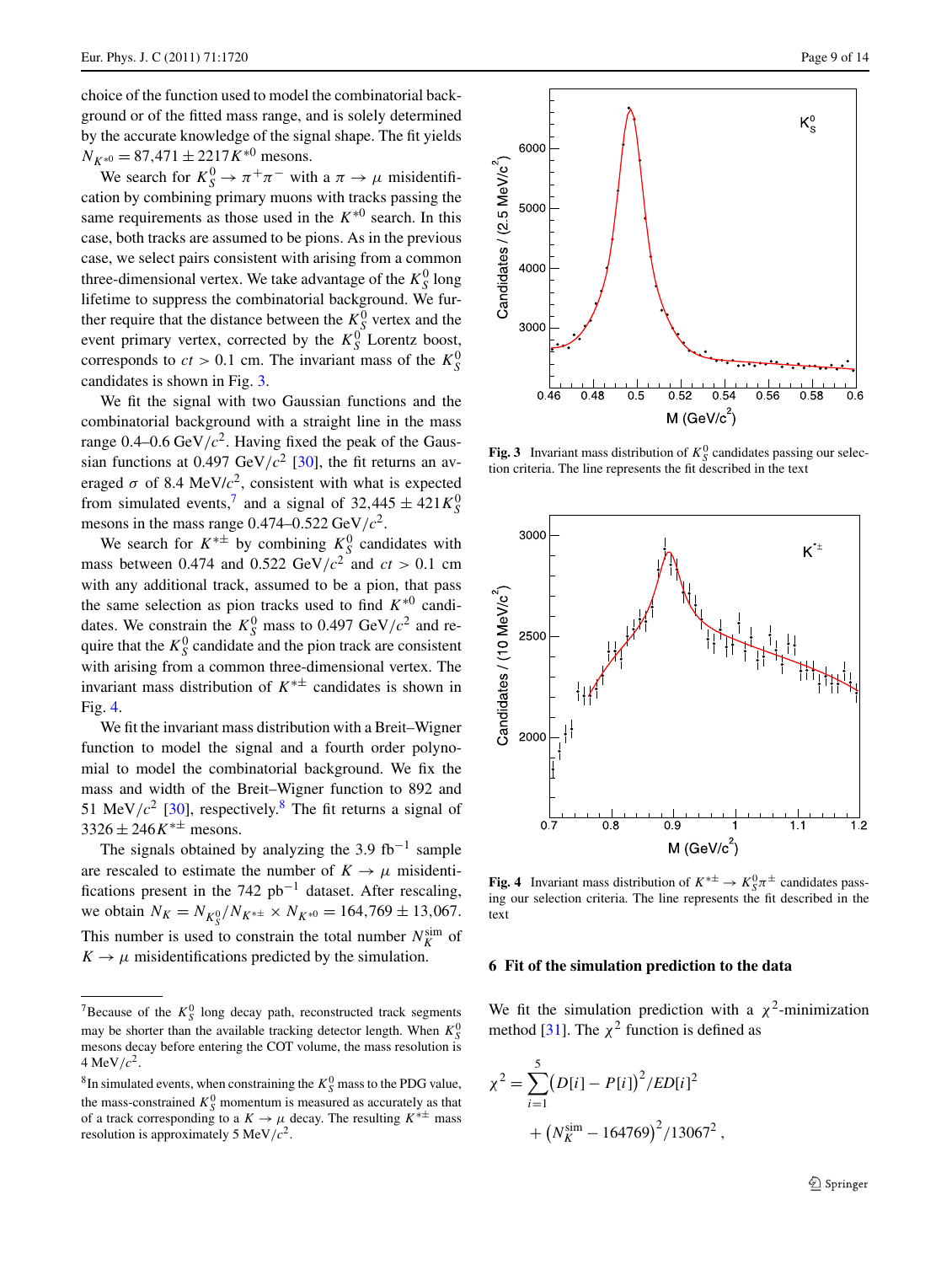where  $D[i]$  and  $ED[i]$  are the size and error of the component listed in the second column and *i*-th row of Table [1](#page-7-2). The term *P*[*i*] is the sum of the real muon contribution and the punchthrough contribution predicted by the simulation in the third and forth columns of the same table, respectively. These contributions are weighted with the fit parameters described in the previous section, and the terms read

 $P[1] = f_{bb}(0.96 \cdot 230,308 + f_k 7902 + f_\pi 8145),$  $P[2] = f_{cc}(0.81 \cdot 103, 198 + f_k 17546 + f_\pi 9535),$  $P[3] = \gamma + f_{dy}DY + f_{K}^{2}4400 + f_{\pi}^{2}30,000$  $+$  *f<sub>K</sub> f<sub>π</sub>* 23,000*,*  $P[4] = f_{sb}(f_K 11,909 + f_{\pi} 29,253)$ , and  $P[5] = f_{sc}(f_K 16, 447 + f_{\pi} 35, 275)$ .

In addition, the sum  $\sum_{i=1}^{5} D[i]$  is constrained to the observed number of  $P + HF - BC$  events within its error. The fit results are shown in Tables [6,](#page-11-0) [7](#page-11-1) and [8](#page-11-2). In Table [6](#page-11-0), the fit parameters that tune the various cross sections predicted by the HERWIG generator are very close to their nominal values indicating that the default simulation provides a quite accurate modeling of the data.

<span id="page-11-0"></span>The fit returns  $163,501K \rightarrow \mu$  candidates (164,769  $\pm$ 13*,*067 are measured in the data), 51% of which are due to punchthrough and 49% to in-flight-decays. We verify this result by measuring the fraction of  $K \to \mu$  decays in identified  $K^{*0} \rightarrow K^+\pi^-$  decays that pass the tight SVX requirements. The efficiencies of the tight SVX requirement applied to primary muons are  $0.356 \pm 0.002$  for muons due

**Table 6** Parameter values returned by the fit described in the text. The fit yields  $\chi^2 = 2.5$  for 5 DOF

<span id="page-11-1"></span>

| $f_{bb}$                     | $0.97 \pm 0.01$ |
|------------------------------|-----------------|
| $f_{cc}$                     | $0.95 \pm 0.04$ |
| $f_{dy}$                     | $1.01 \pm 0.09$ |
| $f_\pi$                      | $0.97 \pm 0.08$ |
| $f_K$                        | $1.01 \pm 0.08$ |
| $\mathfrak{f}_{\mathit{sb}}$ | $1.05 \pm 0.08$ |
| $f_{sc}$                     | $0.82 \pm 0.10$ |

**Table 7** Parameter (P) correlation coefficients returned by the fit

| P        | f <sub>bb</sub> | $f_{cc}$ | $f_{dy}$ | $f_{\pi}$ | $f_K$   | $f_{sb}$ |
|----------|-----------------|----------|----------|-----------|---------|----------|
| $f_{cc}$ | $-0.11$         |          |          |           |         |          |
| $f_{dy}$ | 0.17            | 0.10     |          |           |         |          |
| $f_\pi$  | $-0.16$         | $-0.10$  | $-0.84$  |           |         |          |
| $f_K$    | $-0.08$         | $-0.17$  | 0.71     | $-0.48$   |         |          |
| $f_{sb}$ | $-0.07$         | $-0.03$  | 0.50     | $-0.51$   | $-0.01$ |          |
| $f_{sc}$ | $-0.02$         | $-0.21$  | 0.36     | $-0.35$   | $-0.12$ | 0.15     |

to punchthrough of prompt and heavy-flavored hadrons and  $0.166 \pm 0.005$  for muons arising from in-flight decays.<sup>[9](#page-11-3)</sup> Based on the kaon composition returned by the fit, we estimate the efficiency of the tight SVX requirement applied to  $K \rightarrow \mu$  misidentifications to be 0.263  $\pm$  0.008, where the error includes the uncertainty of the efficiencies and that of the kaon composition returned by the fit. Figure [5](#page-11-4) shows the invariant mass distribution of  $K^{*0}$  candidates after applying the tight SVX requirement. We fit the invariant mass distribution with the same function used to fit the  $K^{*0}$  mass distribution in Fig. [2.](#page-9-1) The fit returns  $22,689 \pm 985K^{*0}$  candidates to be compared with 87,741  $\pm$  2219*K*<sup>∗0</sup> candidates before applying the tight SVX requirement. The resulting efficiency of the tight SVX requirement is  $0.253 \pm 0.013$ ,

<span id="page-11-2"></span>**Table 8** Number of events due to different production mechanisms are compared to the result of the present fit

| No. of events       | Fit result |  |
|---------------------|------------|--|
| $230,308 \pm 2861$  | 230,607    |  |
| $103, 198 \pm 6603$ | 104.463    |  |
| $161,696 \pm 2533$  | 161,387    |  |
| $43,096 \pm 3087$   | 42,490     |  |
| $41,582 \pm 5427$   | 41,822     |  |
| $589,015 \pm 5074$  | 589,905    |  |
|                     |            |  |



<span id="page-11-4"></span><span id="page-11-3"></span>**Fig. 5** Invariant mass distribution of  $K^*$ <sup>0</sup> candidates in which the  $K \rightarrow \mu$  misidentification passes the tight SVX requirement. The line represents the fit described in the text

<sup>9</sup>In Ref. [[5](#page-15-3)], which uses 0.74 fb<sup>-1</sup> of data, these efficiencies have been measured to be 0.45 and 0.21, respectively. In 3.9 fb<sup>-1</sup> of data, by using *Υ* candidates, we measure a smaller efficiency of the tight SVX selection. The efficiency loss comes from periods of data taking in which the pedestals of the L00 channels were miscalibrated.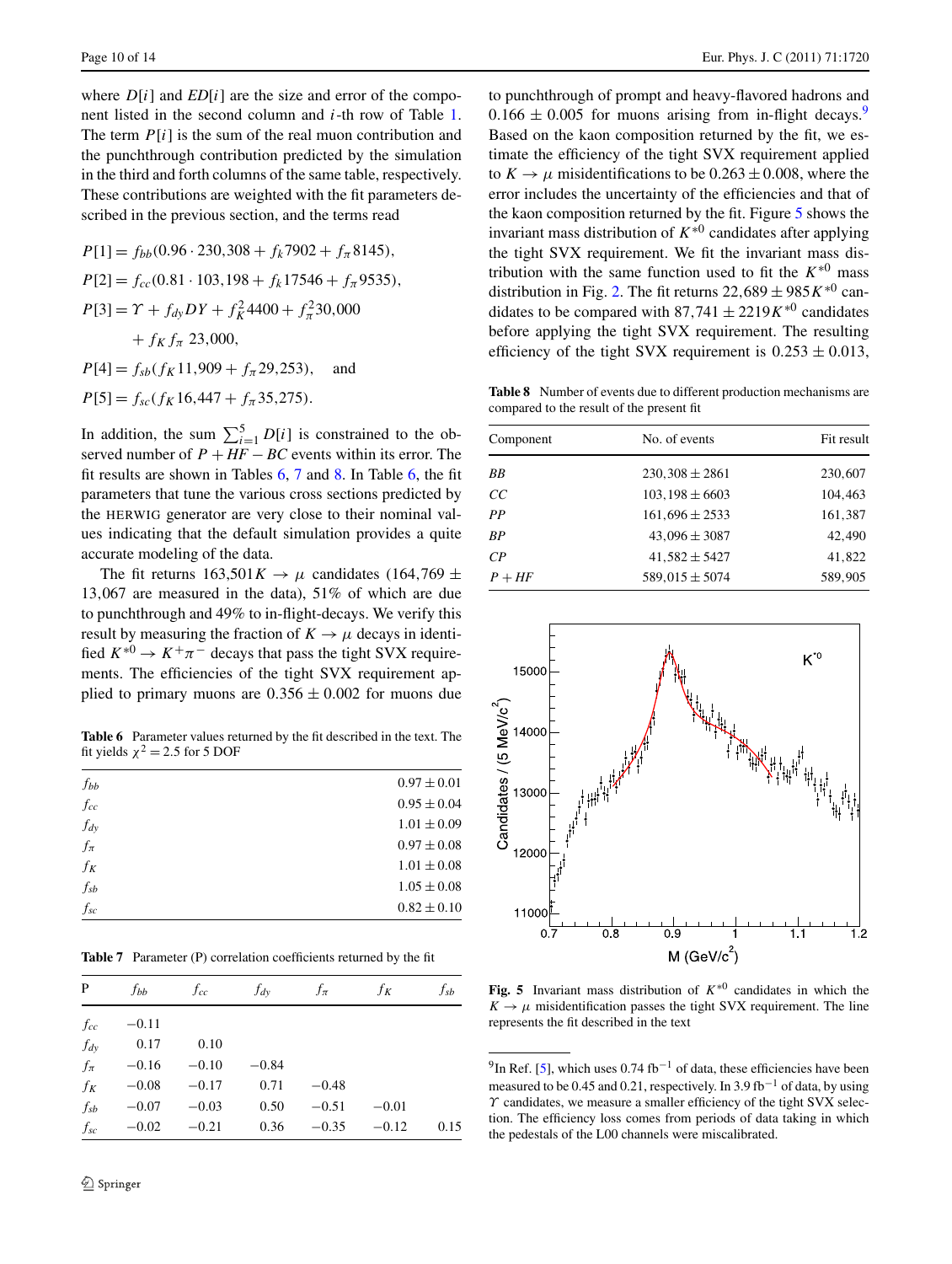in agreement with what expected  $(0.263 \pm 0.008)$  using the composition of the kaon sample returned by the fit.

Continuing with the analysis of the results returned by the fit, the total number of  $\pi \rightarrow \mu$  misidentifications is 240,915, 64% of which are due to punchthrough and 36% to in-flightdecays. The fractional composition of the  $K \to \mu$  and  $\pi \to$  $\mu$  misidentifications is summarized in Table [9.](#page-12-1)

The total fraction of misidentified muons in the dataset is 27%. The number of misidentified muons due in-flightdecays of pions and kaons (ghost events) is  $113,613 \pm 5332$ . Since the number of muons from in-flight-decays is derived from that of muons mimicked by hadron punchthrough using the fake probabilities listed in Table [5](#page-8-3), the uncertainty of these probabilities yields an additional error of 3845 events.

<span id="page-12-0"></span>After adding the  $12,052 \pm 466$  events from  $K_S^0$  and hyperon decays, we predict  $125,665 \pm 5351$  ghost events, whereas the dimuon dataset contains  $153,991 \pm 5074$  events of this type. The number of unaccounted events  $(28,326 \pm$ 7374) is  $(12.8 \pm 3.2)$ % of the *bb* production and  $(18.3 \pm 1.2)$ 4*.*7*)*% of the ghost sample.

#### **7 Revised estimate of the rate of additional real muons in ghost events**

As a cross-check of its  $b\bar{b}$  content, Reference [\[5](#page-15-3)] has investigated the rate of sequential semileptonic decays of single *b* quarks in the dimuon sample. We provide here a summary of that study and its conclusions. That study searches for additional muons with  $p_T \geq 2$  GeV/c and  $|\eta| \leq 1.1$  in a dimuon sample corresponding to an integrated luminosity of 1426 pb<sup>-1</sup>. The sample of 1,426,571 events contains  $1,131,090 \pm 9271P + HF$  events in which both muons originate inside the beam pipe and  $295,481 \pm 9271$  ghost events in which at least one muon is produced outside. The study selects pairs of primary and additional muons with opposite charge (*OS*) and invariant mass smaller than 5 GeV/ $c^2$ .

<span id="page-12-1"></span>In the case of Drell–Yan or quarkonia production, which was not simulated, the rate of same-charge pairs (*SS*) is

**Table 9** Contributions (%) of various processes to pion or kaon misidentifications

| Type                         | $K^{\text{puth}} \rightarrow \mu$ | $\pi$ <sup>puth</sup> $\rightarrow \mu$ |
|------------------------------|-----------------------------------|-----------------------------------------|
| All sample                   | 51                                | 64                                      |
| generic QCD                  | 20                                | 33                                      |
| single $b + b\overline{b} +$ |                                   |                                         |
| single $c + c\overline{c}$   | 31                                | 31                                      |
| Type                         | $K^{\text{ifd}} \rightarrow \mu$  | $\pi$ <sup>ifd</sup> $\rightarrow \mu$  |
| All sample                   | 49                                | 36                                      |
| generic QCD                  | 27                                | 27                                      |
| single $b + b\overline{b} +$ |                                   |                                         |
| single $c + c\overline{c}$   | 22                                | 9                                       |

a measure of the fake muon contribution since misidentified muons arise from the underlying event which has no charge correlation with primary muons. The rate of additional muons mimicked by hadronic punchthrough is also estimated with a probability per track derived by using kaons and pions from  $D^{* \pm} \rightarrow \pi^{\pm} D^{0}$  with  $D^{0} \rightarrow K^{+} \pi^{-}$  decays. This misidentification probability is approximately ten times larger than that for primary muons that have to pene-trate twice as many interaction lengths.<sup>[10](#page-12-2)</sup> The punchthrough probabilities for pions and kaons differ by a factor of two. In addition, in simulated events due to heavy flavor production, the pion to kaon ratio depends on the invariant mass and the charge of the muon-hadron pairs. Therefore, for  $P + HF$ events, the rate of *OS* − *SS* pairs is compared to that predicted by the heavy flavor simulation in which pions and kaons are weighted with the corresponding probabilities of mimicking a muon signal. In  $P + HF$  events, the number of sequential semileptonic decay-candidates  $(29,262 \pm 850)$  is correctly modeled by the rate of sequential decays of single *b*-quarks predicted by the simulation (29,190  $\pm$  1236). This number is 2.5% of the  $P + HF$  total contribution and  $(6.9 \pm 0.4)\%$  of the  $b\bar{b}$  contribution  $(424,506 \pm 18,454)$ events).

In the remaining  $295,481 \pm 9271$  ghost events, the number of additional muons in an angular cone with  $\cos \theta \ge 0.8$ around a primary muon is  $49,142 \pm 519$ . In the absence of a simulation of ghost events, that study assumes that tracks in ghost events are a 50–50% mixture of pion and kaons, and estimates the number of misidentified additional muons to be  $20,902 \pm 284$ . The resulting number of unaccounted ghost events with three or more muons is  $27,970 \pm 538$ ,  $(9.5 \pm 0.4)$ % of the ghost events.

As shown by Table [9,](#page-12-1) one half of the ghost events arise from heavy flavor production acquired with a misidentified muon. This type of event should contain an appreciable fraction of additional muons due to semileptonic decays of heavy quarks. This contribution was not included in the estimate of Ref. [\[5](#page-15-3)].

<span id="page-12-2"></span>We estimate this contribution using  $K_S^0$  and  $K^{*0}$  candidates due to  $\pi \rightarrow \mu$  and  $K \rightarrow \mu$  misidentification, re-spectively. As shown in Sect. [5](#page-9-3), there are  $32,445 \pm 421$ and  $87,471 \pm 2217$  candidates, respectively. We measure the fraction of these candidates in which at least one of the primary muons is accompanied by an additional muon in a  $\cos \theta \ge 0.8$  angular cone around its direction. We also estimate the contribution of fake additional muon by weighting all hadronic tracks that pass the additional muon selection criteria, assumed to be a 50–50% mixture of pions and kaons, with the corresponding misidentification probabilities [[5](#page-15-3)].

<sup>&</sup>lt;sup>10</sup>Therefore, the contribution of in-flight-decays to additional muons is negligible in comparison with the punchthrough contribution.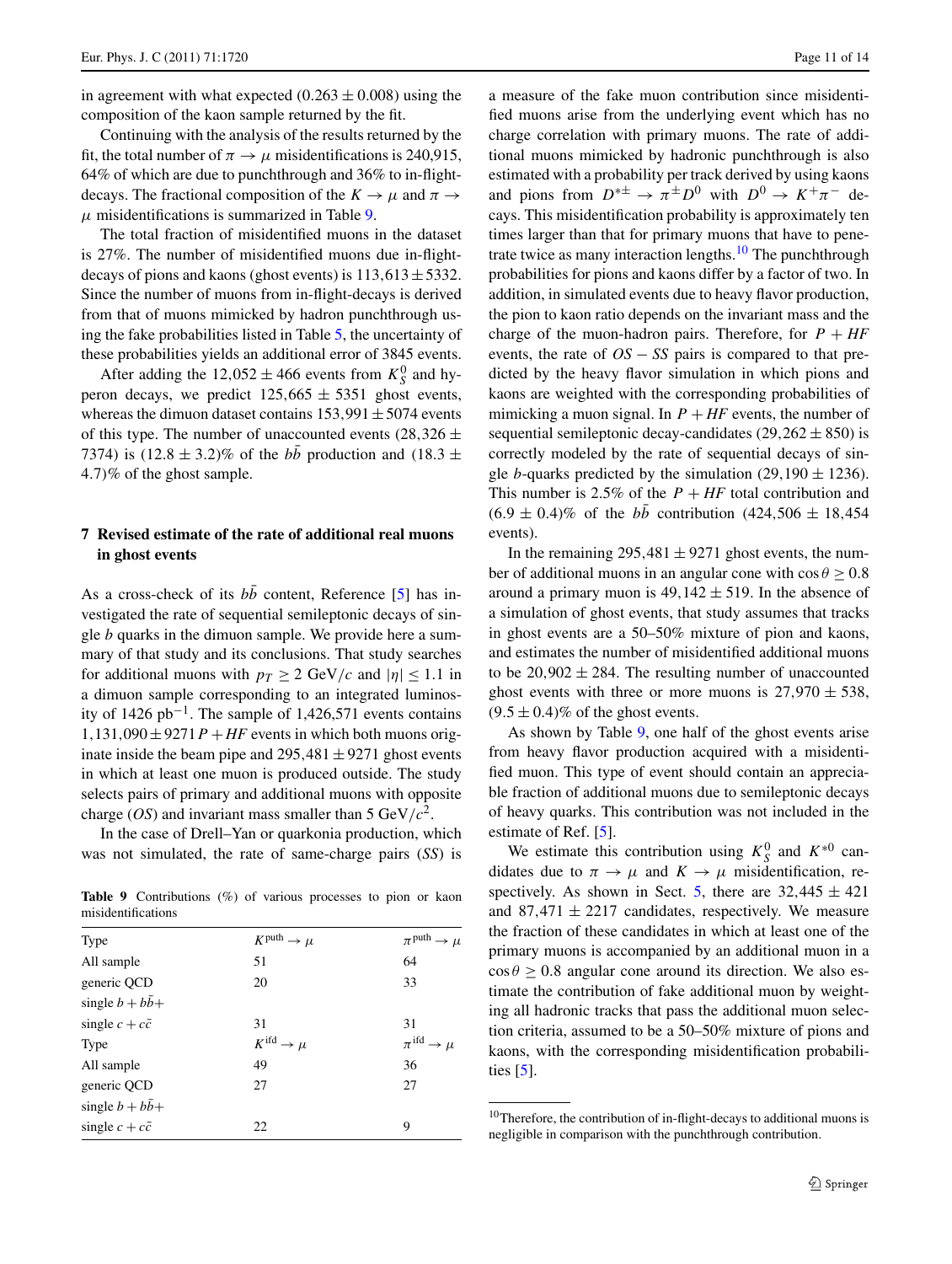Figures [6,](#page-13-0) [7](#page-13-1) show the invariant mass distribution of  $K_S^0$  $(K^{*0})$  candidates when at least one primary muon is accompanied by an additional muon or a predicted misidentified muon. As previously done, we fit the  $K_S^0$  distributions with two Gaussian functions to model the signal and a straight line to model the background. The *K*∗<sup>0</sup> distribution is fitted with a Breit–Wigner function plus a fourth order polynomial.

The fits return  $4572 \pm 91$  and  $1954 \pm 109$  events in which a  $K_S^0$  meson is accompanied by an additional muon and by a fake muon, respectively. The fits return  $10,176 \pm 739$  and 5230  $\pm$  493 events in which a  $K^{*0}$  meson is accompanied by an additional muon and by a fake muon, respectively.

As shown in Fig. [8](#page-14-1) for events triggered by  $K_S^0$  misidentifications, sometimes the additional muon is contributed by the

second prong of the  $K_S^0$  decay. Figure [8](#page-14-1) shows the invariant mass distribution of primary and additional muons that pass the analysis selection. The usual fit yields  $403 \pm 33$  events in which the additional muon is mimicked by the second leg of the  $K_S^0$  decay that also produced the primary muon. We remove this contribution to evaluate the fraction of real muons accompanying  $K \to \mu$  misidentifications. We will add it for the fraction of events triggered by misidentified  $K_S^0$  decays.

After removing the predicted numbers of fake muons, the fraction of events acquired with an identified  $K_S^0$  meson that contain additional real muons is  $(6.83 \pm 0.45)\%$ . It is  $(5.6 \pm 1.05)$ % for events acquired with an identified  $K^{*0}$ meson. The average of the two fractions is  $(6.6 \pm 0.4)\%$ . We multiply this fraction by the number of ghost events due to ordinary sources  $(241,507 \pm 10,284)$  to predict the number



<span id="page-13-0"></span>**Fig. 6** Invariant mass distribution of  $K_S^0$  candidates accompanied by  $(\text{left})$  an additional muon and  $(\text{right})$  a misidentified muon. Lines represent the fits described in the text



<span id="page-13-1"></span>**Fig. 7** Invariant mass distribution of *K*∗<sup>0</sup> candidates accompanied by (*left*) an additional muon and (*right*) a misidentified muon. Lines represent the fits described in the text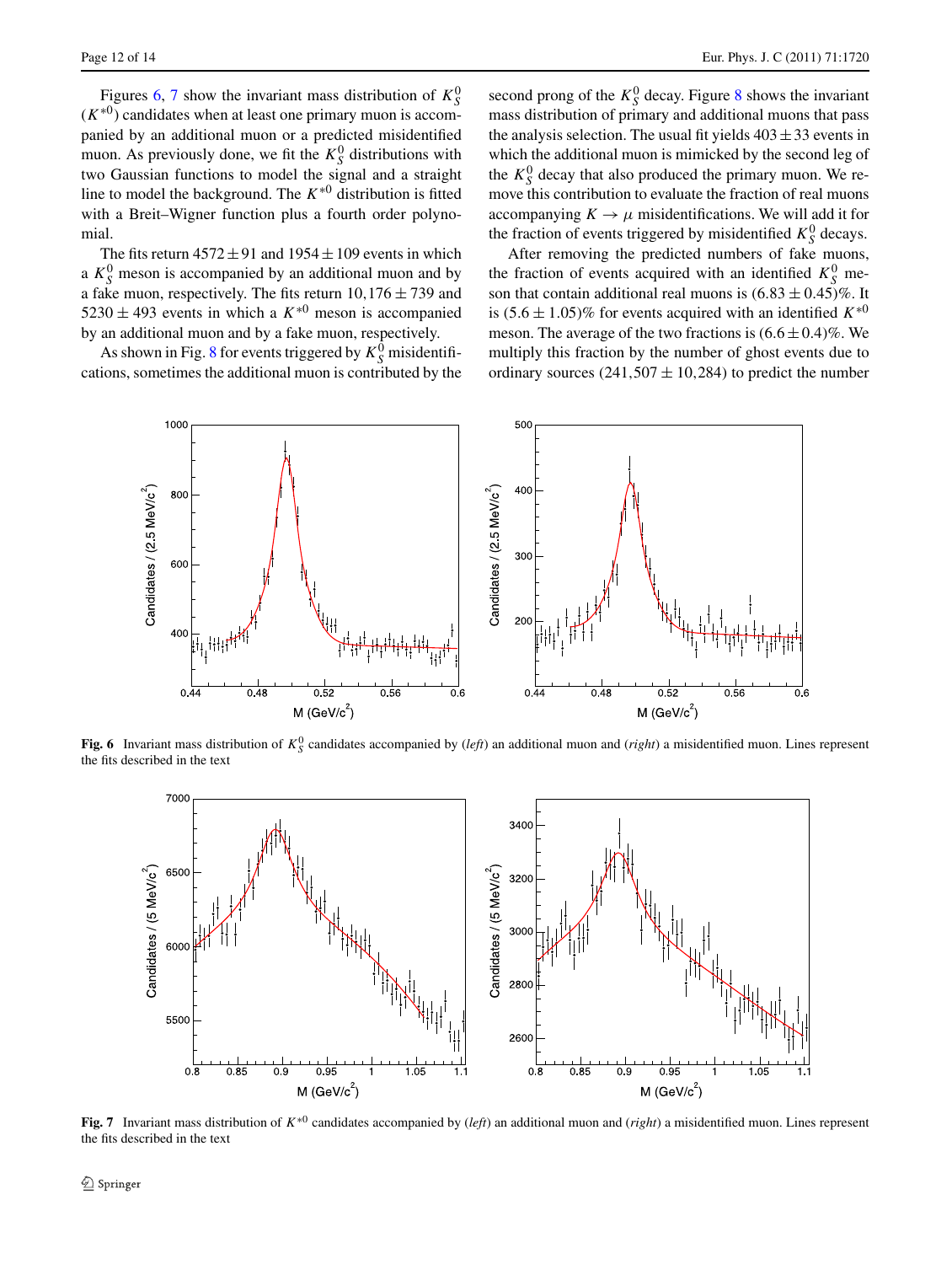

<span id="page-14-1"></span>**Fig. 8** Invariant mass distribution of  $K_S^0$  candidates reconstructed using primary and additional muons. The line represents the fit described in the text

<span id="page-14-0"></span>of real muons in events due to heavy flavor that are classified as ghost events because one of the primary muons was produced by a pion or kaon in-flight-decay. This procedure yields a slight overestimate because, according to the simulation tuned with the data,  $(53.4 \pm 0.4)\%$  of the  $K \rightarrow \mu$  misidentifications are due to events with heavy flavors, whereas  $(51.3 \pm 0.6)$ % of the ghost events arise from heavy flavor production. As shown by Table [10,](#page-14-2) the improved estimate still does not account for  $12,169 \pm 1319$ ghost events with additional real muons.

# **8 Conclusions**

This article reports an improved understanding of the dimuon samples acquired by the CDF experiment. One dataset, corresponding to an integrated luminosity of  $742$  pb<sup>-1</sup>, consists of 743,006 events containing two central  $(|\eta| < 0.7)$  primary (or trigger) muons, each with transverse momentum  $p_T \geq 3$  GeV/c, and with invariant mass larger than 5 GeV/ $c^2$  and smaller than 80 GeV/ $c^2$ . These data are split into two subsets: one, referred to as  $P + HF$ , consisting of  $589,015 \pm 5074$  events in which both muons originate inside the beam pipe of radius 1.5 cm; and one, referred to as ghost, consisting of  $153,991 \pm 5074$  events in which at least one muon originates beyond the beam pipe. The study in Ref. [\[4](#page-15-2)] shows that the number and properties of  $P + HF$  events are correctly modeled by the expected contributions of semileptonic heavy flavor decays, prompt quarkonia decays, Drell–Yan production, and instrumental backgrounds due to punchthrough of prompt or

<span id="page-14-2"></span>**Table 10** Number of additional muons in ghost events are compared to the number of expected fake muons and real muons from heavy flavor decays. The data correspond to an integrated luminosity of  $1426$  pb<sup>-1</sup>

| Data             | Fakes            | $K_S^0$ second leg | Heavy flavor      |
|------------------|------------------|--------------------|-------------------|
| $49,142 \pm 519$ | $20,902 \pm 284$ | $147 \pm 15$       | $15,924 \pm 1179$ |

heavy-flavored hadrons which mimic a muon signal. A previous study [[5\]](#page-15-3) has investigated significant sources of ghost events, such as in-flight-decays of pions and kaons and hyperon decays. That study could account for approximately half of the ghost events but was unable to asses the uncertainty of the in-flight-decay prediction. The present study shows that the HERWIG parton-shower generator provides an accurate model of the data. The large discrepancy in the previous study was generated by not including the contribution of final states in which a *b(c)* hadron decays semileptonically and the second muon is produced by the in-flightdecay of a particle in the recoiling jet. After tuning by a few percent the pion and kaon rates predicted by the simulation with a fit to the data, we show that ordinary sources, mostly in-flight-decays, account for  $125,665 \pm 5351$  of the  $153,991 \pm 5074$  ghost events isolated in the sample of 743,006 dimuons.

For comparison, a D0 study has used a similar dimuon sample to set a limit [[3\]](#page-15-1) of  $(0.4 \pm 0.26 \text{ stat} \pm 0.53 \text{ syst})$ % to the fraction of muons produced at a distance larger than 1.6 cm from the beamline including pion and kaon in-flightdecays. This appears to be in contradiction with the present result, and also with a recent estimate [\[32](#page-15-23)] of the fraction of  $K \to \mu$  and  $\pi \to \mu$  contributions in the D0 subset of samecharge dimuons ( $\simeq$  40%).

The present study also improves a previous estimate [[5\]](#page-15-3) of the content of additional muons with  $p_T \geq 2 \text{ GeV}/c$  and  $|\eta|$  < 1.1 in ghost events. We find that  $(23 \pm 6)\%$  of the unaccounted ghost events contain additional real muons. For comparison, the fraction of  $b\bar{b}$  events that contain additional muons due to sequential semileptonic decays is  $(6.9 \pm 0.4)\%$ .

Both results presented in this article have implications for measurements derived in dimuon datasets without properly accounting for the presence of ghost events. As an example, the measurement of the dimuon charge asymmetry performed by the D0 experiment [\[32](#page-15-23)] estimates the fraction of  $K \to \mu$  and  $\pi \to \mu$  misidentifications with a similar method. After removing this background, the remaining muon pairs with same charge are attributed to *bb* production. The present study shows that, after removing this type of misidentified muons, the data set still contains an additional component that cannot be accounted for with ordinary sources. The size of this component, equally split in oppo-site and same sign pairs [[5\]](#page-15-3), is  $(12.8 \pm 3.2)\%$  of the total number of dimuons due to  $b\bar{b}$  production.